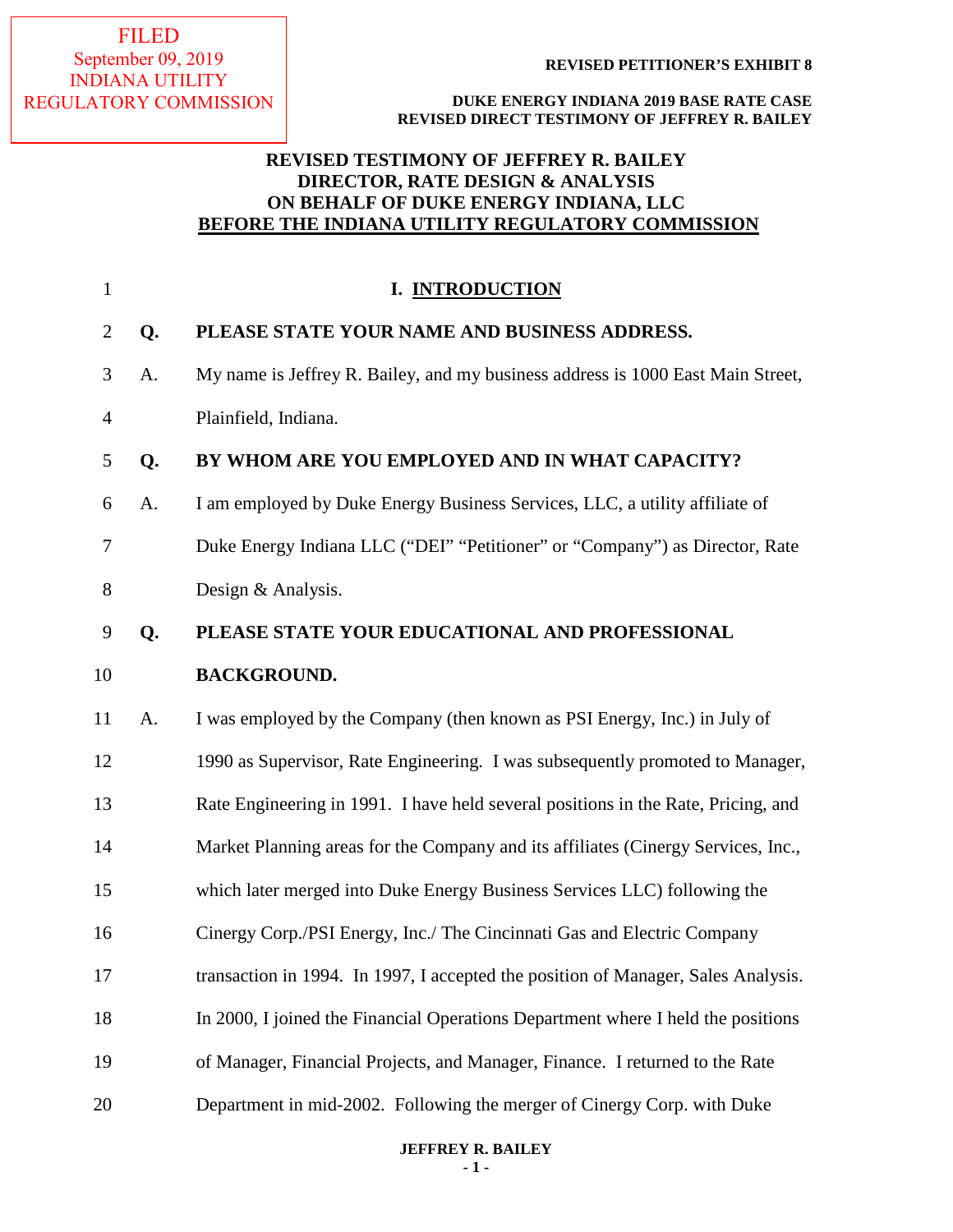| $\mathbf{1}$   |    | Power, I assumed my current position in the fall of 2006, and maintained this        |
|----------------|----|--------------------------------------------------------------------------------------|
| $\overline{2}$ |    | position following the merger with Progress Energy. Before joining the Company       |
| 3              |    | in July of 1990, I was employed by the Indiana Utility Regulatory Commission         |
| $\overline{4}$ |    | (the "Commission"). I began my employment there in 1983 as a Staff Engineer.         |
| 5              |    | I held several progressively responsible positions at the Commission, the last of    |
| 6              |    | which was Assistant Chief Engineer. My primary responsibility as Assistant           |
| 7              |    | Chief Engineer for the Commission was the supervision of the gas and electric        |
| 8              |    | sections that investigated rate and regulatory matters pending before the            |
| 9              |    | Commission.                                                                          |
| 10             |    | I received Bachelor of Science degrees in Industrial Management and                  |
| 11             |    | Engineering from Purdue University, West Lafayette, Indiana. I also received         |
| 12             |    | from Purdue University a Master of Science degree majoring in Industrial             |
| 13             |    | Engineering.                                                                         |
| 14             | Q. | PLEASE DESCRIBE YOUR DUTIES AS DIRECTOR, RATE DESIGN &                               |
| 15             |    | <b>ANALYSIS.</b>                                                                     |
| 16             | A. | As Director, Rate Design & Analysis, my responsibilities focus on the strategic      |
| 17             |    | aspects of the Company's pricing, and identifies, evaluates, and prioritizes pricing |
| 18             |    | direction for the Company that meets both corporate and customer needs.              |
| 19             | Q. | WHAT IS THE PURPOSE OF YOUR TESTIMONY IN THIS                                        |
| 20             |    | PROCEEDING?                                                                          |
| 21             | A. | The purpose of my testimony is to describe:                                          |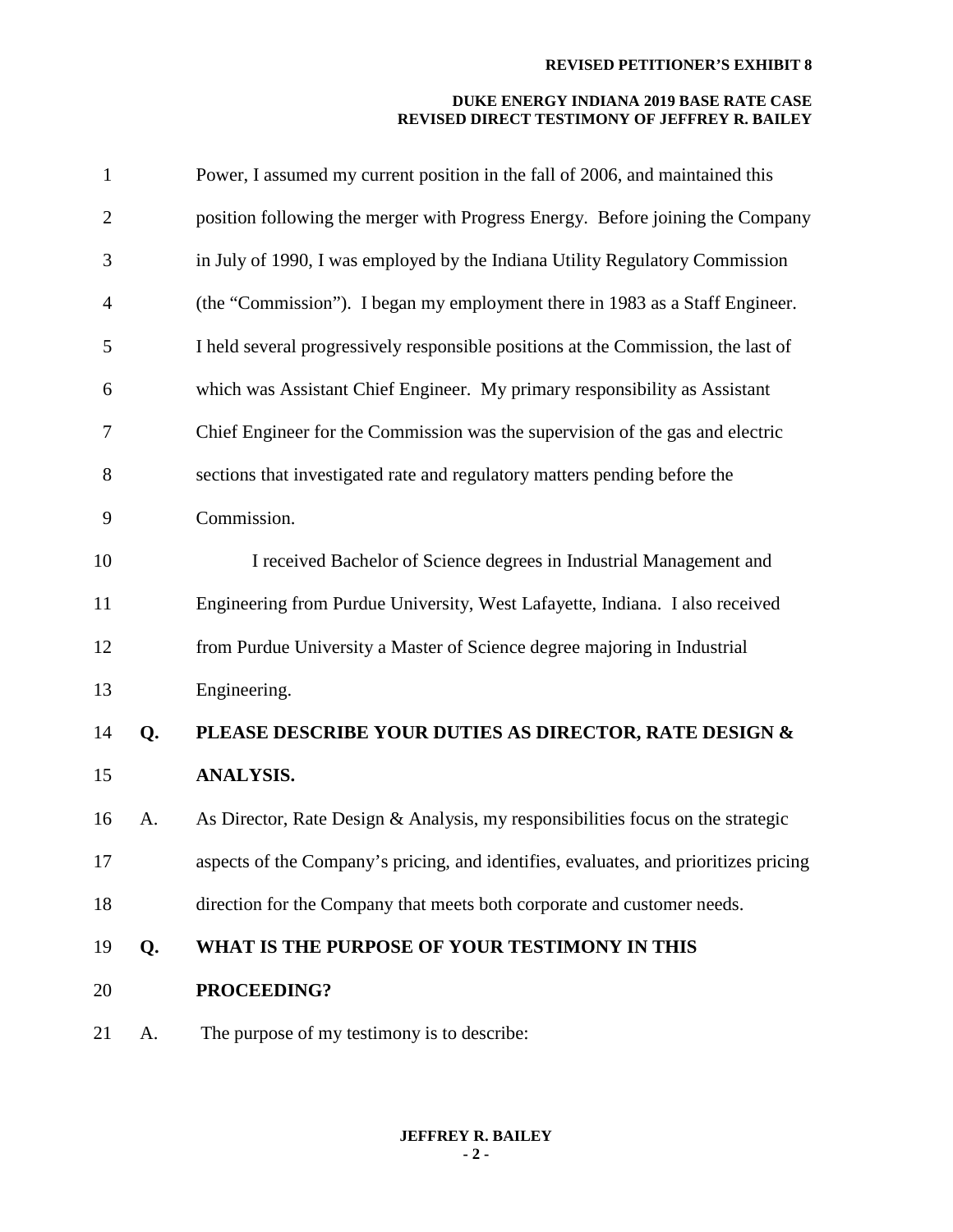# **DUKE ENERGY INDIANA 2019 BASE RATE CASE REVISED DIRECT TESTIMONY OF JEFFREY R. BAILEY**

| $\mathbf{1}$   |    | Changes that are made to the Company's major retail electric rate schedules;         |
|----------------|----|--------------------------------------------------------------------------------------|
| $\overline{c}$ |    | Proposed modifications to the Time-of-Use Service applicable to Rate LLF             |
| 3              |    | and Rate HLF, respectively;                                                          |
| 4              |    | Proposed migration adjustment;                                                       |
| 5              |    | Proposed pilots for residential and small commercial customers in anticipation       |
| 6              |    | of full AMI and Customer Connect deployment;                                         |
| 7              |    | Proposed experimental programs applicable to Rate LLF and Rate HLF                   |
| 8              |    | The Company's long-term pricing strategy;                                            |
| 9              |    | Decoupling, and how it is an essential element to our future success in<br>$\bullet$ |
| 10             |    | providing customers choices;                                                         |
| 11             |    | And finally, I'll discuss the rate design commitments made in Cause No.              |
| 12             |    | 42873.                                                                               |
| 13             |    | Please see the testimony of Mr. Roger A. Flick for discussion of general             |
| 14             |    | terms and conditions, various nonrecurring charges, pro forma adjustments,           |
| 15             |    | lighting schedules, and the Company's retail electric tariffs.                       |
| 16             |    | <b>II. MAJOR ELECTRIC RATE SCHEDULES</b>                                             |
| 17             | Q. | WHAT ARE THE COMPANY'S MAJOR RETAIL ELECTRIC RATE                                    |
| 18             |    | <b>SCHEDULES?</b>                                                                    |
| 19             | A. | The Company's major retail electric rate schedules include: Rate RS - Schedule       |
| 20             |    | for Residential and Farm Service ("Rate RS"); Rate CS - Schedule for                 |
| 21             |    | Commercial Service ("Rate CS"); Rate LLF - Schedule for Low Load Factor              |
| 22             |    | Service ("Rate LLF"); and Rate HLF - Schedule for High Load Factor Service           |
|                |    |                                                                                      |

# **JEFFREY R. BAILEY - 3 -**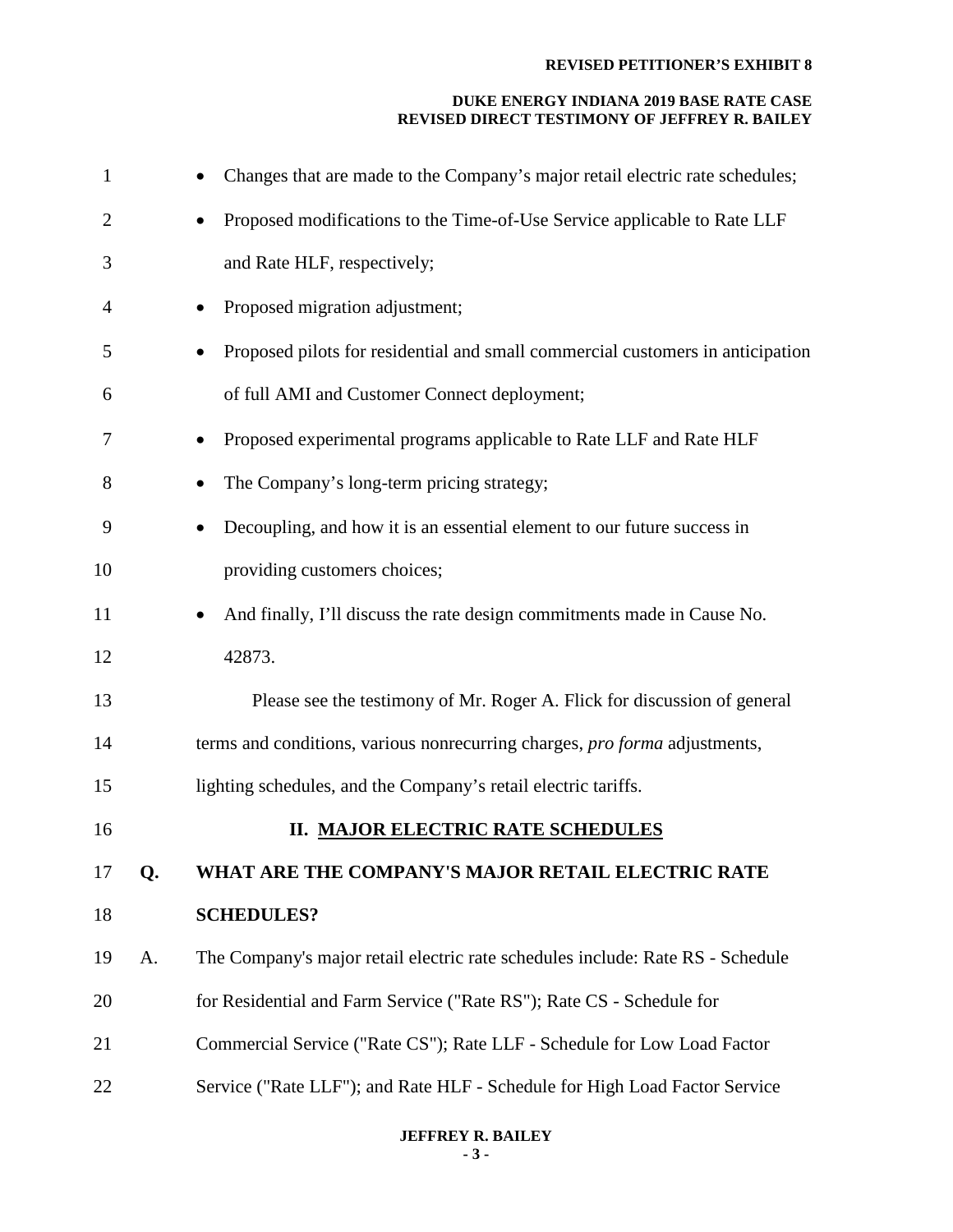#### **DUKE ENERGY INDIANA 2019 BASE RATE CASE REVISED DIRECT TESTIMONY OF JEFFREY R. BAILEY**

 ("Rate HLF"). Together, these rate schedules and associated Riders comprise 97% of the Company's retail electric revenue requirement. **Q. WHAT WAS THE COMPANY'S APPROACH TO DESIGNING RATE RS?** A. We compiled a record of bills and sales during the period of July 2017, through June 2018, and used this information to derive what is commonly referred to as a frequency distribution. To verify the accuracy of the data, we then reconciled this distribution of bills and sales against the Company's books and records for the kilowatt-hours ("kWh") sold and revenues recorded in this period. The distribution of sales was then used to apportion the forecast data (calendar year into the respective blocks<sup>[1](#page-3-0)</sup>. The rate was then designed to reflect proposed revenue levels after subsidy and excess revenue reductions for Rate RS based upon the criteria discussed below. 14 For Rate RS, we produced two distinct designs for presentation in this case. First, given the size of the increase, we constructed a rate that maintains a fairly consistent percentage increase across the spectrum of usage for residential customers to minimize the impacts. It is a reasonable, cost-based rate. Second, we produced a rate that is more driven according to our cost curves. The current structure of Rate RS includes a significant declining block structure that by itself would be difficult to justify today. Over the course of time, however, a number of riders have been applied to residential usage which ameliorated this effect. Our

<span id="page-3-0"></span> $<sup>1</sup>$  This description applies to all rates discussed below. The details are available as part of Minimum</sup> Standard Filing Requirements or work papers.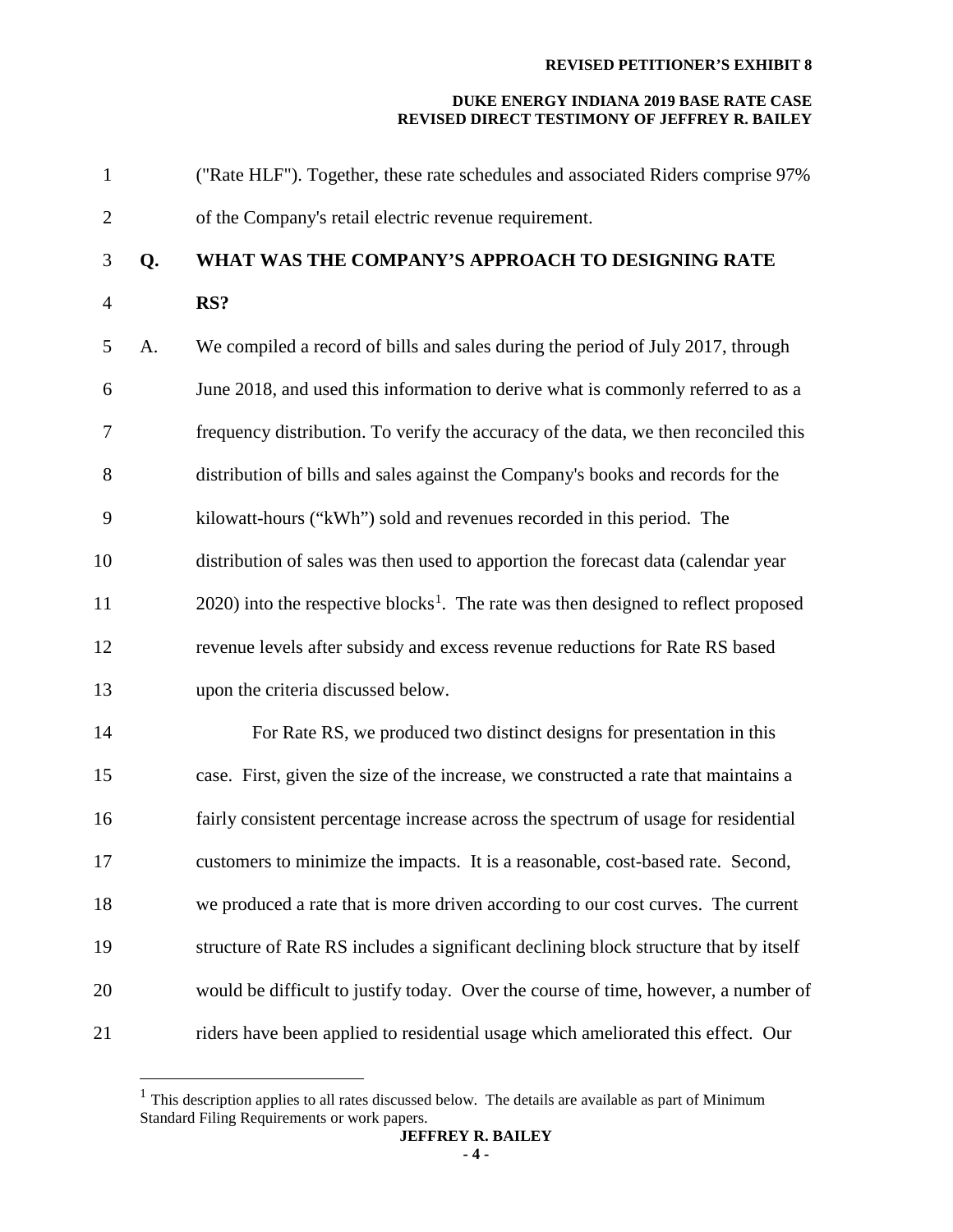## **DUKE ENERGY INDIANA 2019 BASE RATE CASE REVISED DIRECT TESTIMONY OF JEFFREY R. BAILEY**

| $\mathbf{1}$   |    | cost curves show that there is a decline in per unit cost as usage increases, but not |
|----------------|----|---------------------------------------------------------------------------------------|
| $\overline{2}$ |    | as much as in the original declining block structure. The proposed structures         |
| 3              |    | reflect that finding.                                                                 |
| $\overline{4}$ | Q. | WHY HAS THE COMPANY PREPARED TWO SCHEDULES FOR                                        |
| 5              |    | <b>RESIDENTIAL SERVICE?</b>                                                           |
| 6              | A. | As previously described, these rate structures are relatively similar; each has a     |
| $\overline{7}$ |    | declining block structure and similar Connection Charges. Please see Petitioner's     |
| 8              |    | Exhibit 8-A (JRB) for a direct comparison of the schedules. The schedule titled       |
| 9              |    | "Scenario 1" most closely represents our unit cost study and has slightly less of a   |
| 10             |    | declining block structure than the other. It also has a Connection Charge pegged      |
| 11             |    | closely to our actual cost to serve. The second rate titled "Scenario 2" has a        |
| 12             |    | slightly higher Connection Charge and declines somewhat more steeply than             |
| 13             |    | "Scenario 1".                                                                         |
| 14             |    | "Scenario 2" is largely designed to minimize impacts to customers while               |
| 15             |    | "Scenario 1" most closely matches our unit cost study. "Scenario 2" has more of       |
| 16             |    | a declining block structure and presents a modest reduction in risk to the            |
| 17             |    | Company relative to "Scenario 1" by collecting more revenue in the Connection         |
| 18             |    | Charge and the first block relative to "Scenario 1". For this reason, "Scenario 1"    |
| 19             |    | is the proposed rate when joined with our decoupling proposal, while "Scenario"       |
| 20             |    | 2" is the proposed rate structure in the absence of decoupling. Later in my           |
| 21             |    | testimony, I'll discuss how decoupling is an important component to the success       |
| 22             |    | of our future rate designs. Please see the testimony of Messrs. Pinegar and           |

# **JEFFREY R. BAILEY - 5 -**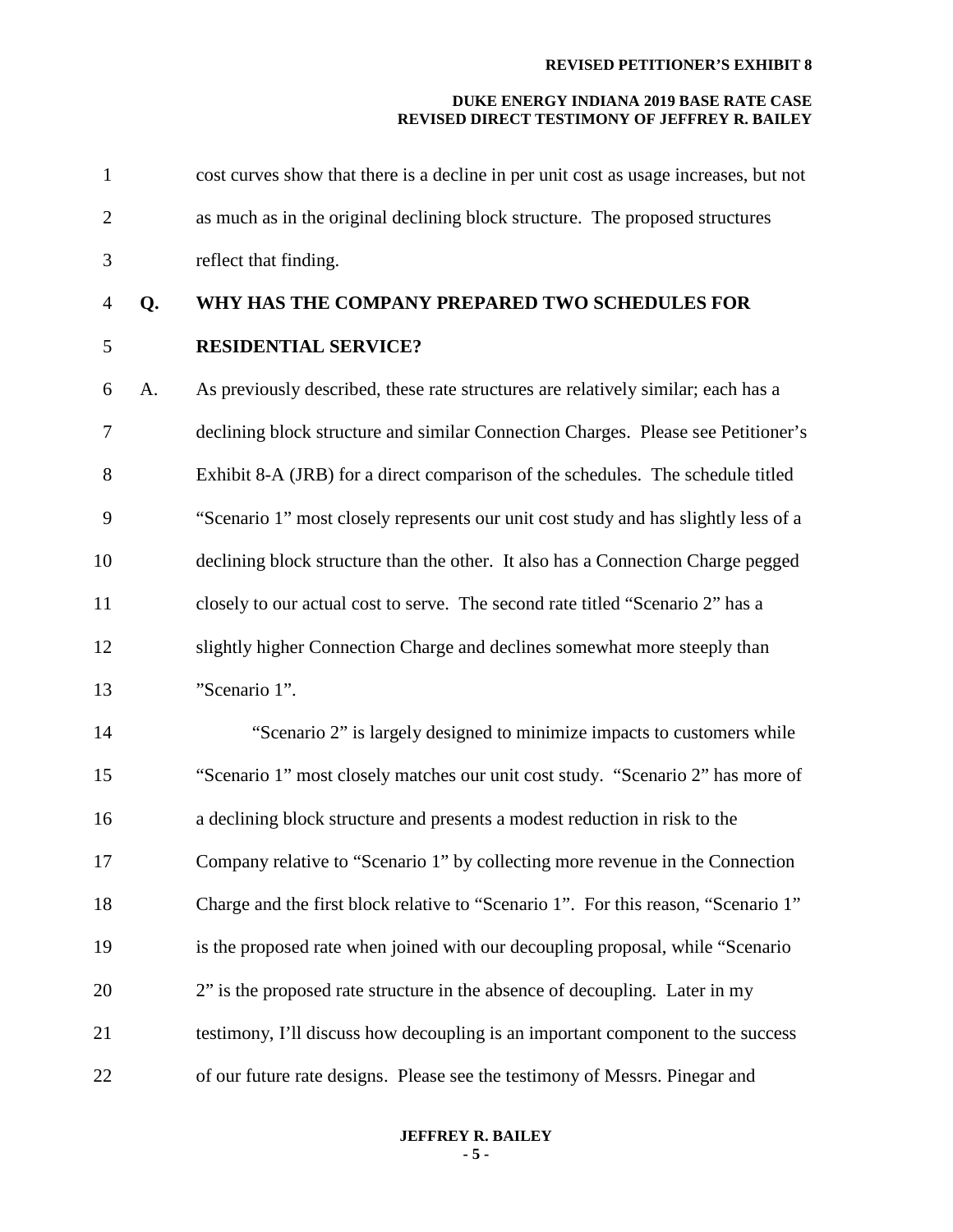#### **DUKE ENERGY INDIANA 2019 BASE RATE CASE REVISED DIRECT TESTIMONY OF JEFFREY R. BAILEY**

 Davey, Dr. Hansen, and Ms. Maria Diaz on the policy and technical issues of decoupling.

# **Q. ARE THERE OTHER SCHEDULES FOR RESIDENTIAL SERVICE?**

 A. Yes. We also provide service to all electric customers under an Optional High- Efficiency Residential Service. The structure of the rate follows that of Rate RS, but a 20% discount to usage over 1000 kWh is applied during the non-summer months. This rate has not been available to new customers since the last rate case. Our cost of service to this class of customers shows they are less costly to serve on a unit basis than basic residential service.

- 10 The availability of AMI data may allow us to further segment the market and make available additional new rates (including all electric rates) within residential service in the future. Because of this, we believe this rate should be retained for existing customers, albeit at a much lower discount on the tail block of 6.3%.
- 

# **Q. PLEASE DESCRIBE THE CONNECTION CHARGE USED IN THE**

# **DEVELOPMENT OF THE RATE RS STRUCTURE.**

 A. In this case, the Company has maintained a more traditional definition of a customer charge, which includes meters and associated rate base and meter reading expenses. In addition, it includes customer accounts, customer service and information which encompasses allocated general and intangible rate base, and certain expenses including billing, bad debts, and customer service. We have not employed methodologies such as the minimum system method that could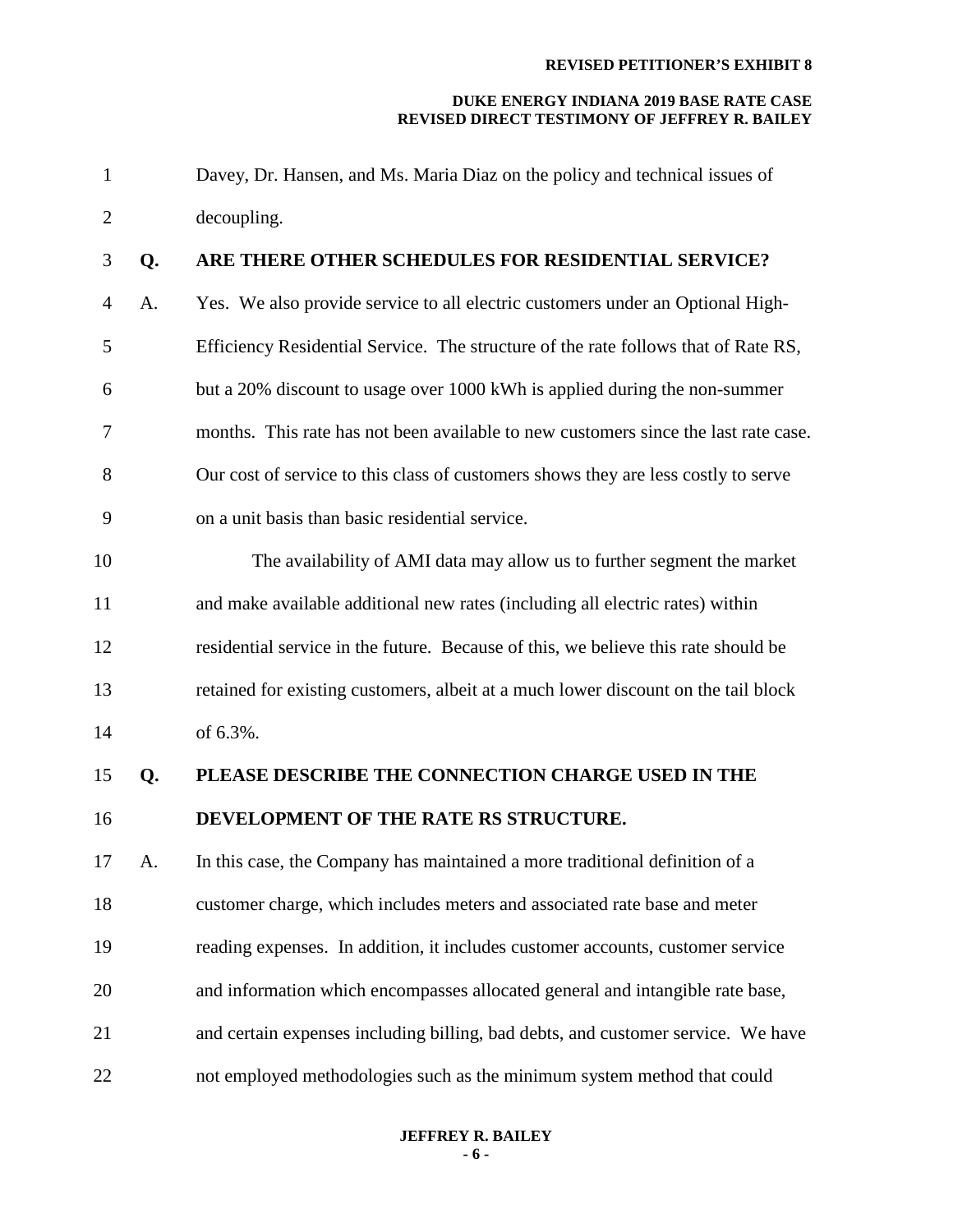| $\mathbf{1}$   |    | significantly increase the charge. For the development of the two residential                 |
|----------------|----|-----------------------------------------------------------------------------------------------|
| $\overline{2}$ |    | structures I mentioned above, the Connection Charges are \$9.80 ("Scenario 1")                |
| 3              |    | and \$10.54 ("Scenario 2"), respectively, compared to the current charge of \$9.01            |
| $\overline{4}$ |    | per month.                                                                                    |
| 5              | Q. | WHAT IS THE EFFECT OF THIS RATE INCREASE ON A                                                 |
| 6              |    | <b>RESIDENTIAL CUSTOMER USING 1000 KWH PER MONTH?</b>                                         |
| $\tau$         | A. | Under "Scenario 1", a residential customer using 1000 kWh per month will                      |
| 8              |    | experience an increase of \$22.29 or 18.5%. <sup>2</sup> This reflects the change in the base |
| 9              |    | cost of fuel and further reflects all applicable Standard Contract Rider's we expect          |
| 10             |    | to be in effect during the future test period, as well as those that have been                |
| 11             |    | modified to be included in base rates. The calculation showing the derivation of              |
| 12             |    | these amounts are shown on Petitioner's Exhibit 8-B (JRB). This fulfills the                  |
| 13             |    | Minimum Standard Filing Requirement as found in 170 IAC 1-5-16(d).                            |
| 14             | Q. | WHAT WAS THE APPROACH USED IN DEVELOPING RATE CS?                                             |
| 15             | A. | We developed this rate in a manner consistent with our above description of Rate              |
| 16             |    | RS. We have two similarly structured rates with one we propose to be joined with              |
| 17             |    | our decoupling proposal. A comparative table is shown in Petitioner's Exhibit 8-              |
| 18             |    | C (JRB), with the proposed structure with decoupling being "Scenario 1", and the              |
| 19             |    | other without decoupling being "Scenario 2".                                                  |
| 20             | Q. | PLEASE DESCRIBE THE CONNECTION CHARGE USED IN THE                                             |
| 21             |    | DEVELOPMENT OF THE RATE CS STRUCTURE.                                                         |

<span id="page-6-0"></span><sup>&</sup>lt;sup>2</sup> Does not include the impacts of Utility Receipts Tax.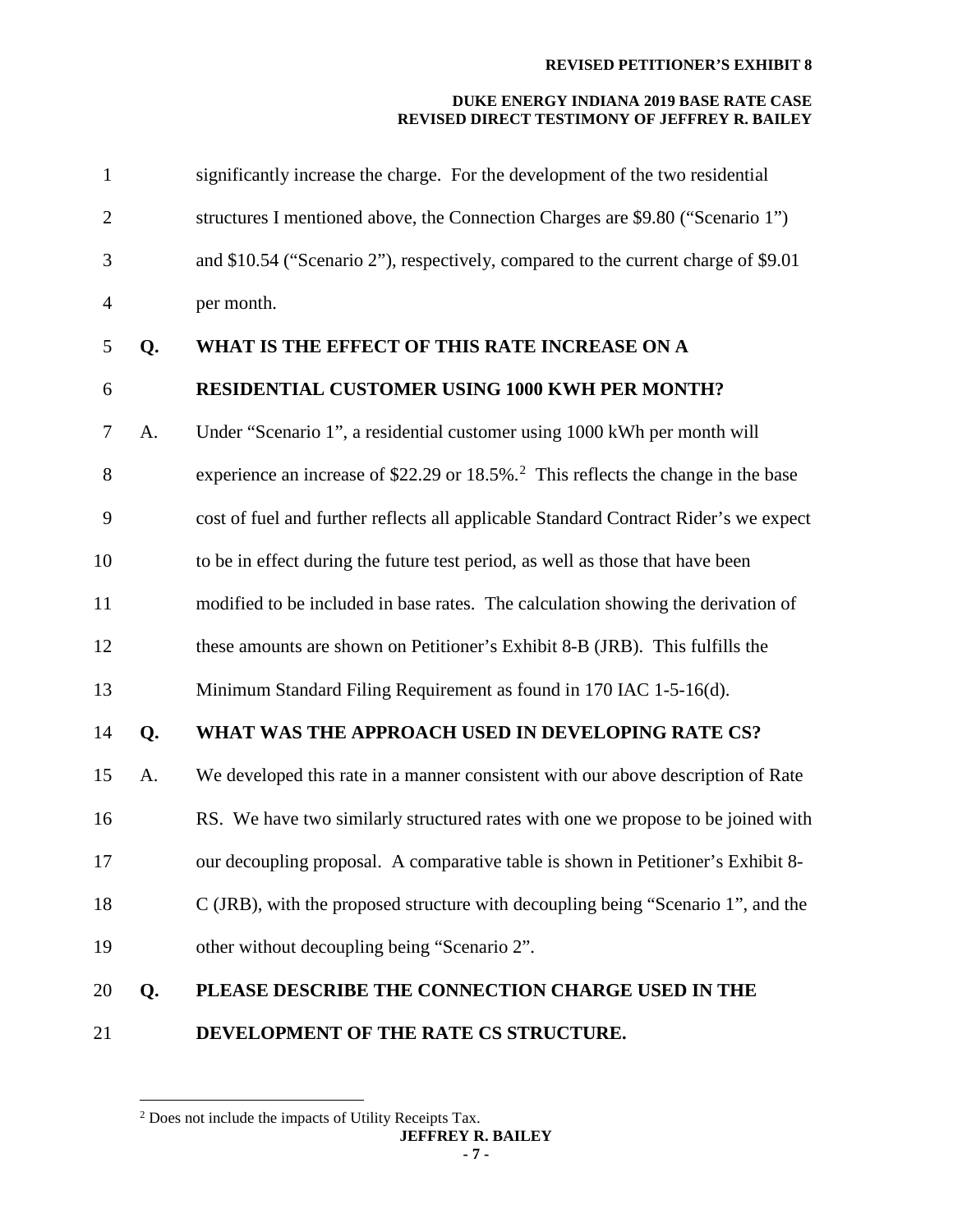| $\mathbf{1}$   | A. | The CS customer charge was developed the same manner as the RS charge. For         |
|----------------|----|------------------------------------------------------------------------------------|
| $\mathbf{2}$   |    | the development of the two small commercial structures, the Connection Charges     |
| 3              |    | are \$9.27 (with decoupling) and \$10.70 (without decoupling), respectively,       |
| $\overline{4}$ |    | compared to the current charge of \$9.01 per month.                                |
| 5              | Q. | PLEASE DESCRIBE THE COMPANY'S RATE DESIGN OBJECTIVES                               |
| 6              |    | FOR RATE LLF - SCHEDULE FOR LOW LOAD FACTOR SERVICE,                               |
| $\tau$         |    | AND RATE HLF - SCHEDULE FOR HIGH LOAD FACTOR SERVICE.                              |
| 8              | A. | Our rate design objectives for these rate schedules (hereinafter referred to as    |
| 9              |    | "power rate schedules" or "power rates") have not changed. The power rates are     |
| 10             |    | designed to unbundle our costs to provide more accurate price signals, and to      |
| 11             |    | reduce the inter-voltage subsidy and excess revenues. By "inter-voltage", I mean   |
| 12             |    | the differences in subsidy and excess revenues that exist within the class of      |
| 13             |    | customers by service level - or voltage – of the customers served. (Subsidy and    |
| 14             |    | excess revenues are produced when customers at a particular voltage level          |
| 15             |    | provide less than or greater than the class average rate of return, respectively.) |
| 16             |    | This is a direction previously proposed and approved by the Commission.            |
| 17             |    | Historically, the Company has presented testimony justifying its power rate        |
| 18             |    | structures and making improvements where appropriate. In my judgment, only         |
| 19             |    | LLF secondary service indicates the need for any potential modifications. I        |
| 20             |    | discuss those modifications and the limitations of implementation below.           |
| 21             | Q. | WHAT ARE THE PROPOSED CONNECTION CHARGES FOR RATES                                 |
| 22             |    | LLF AND HLF?                                                                       |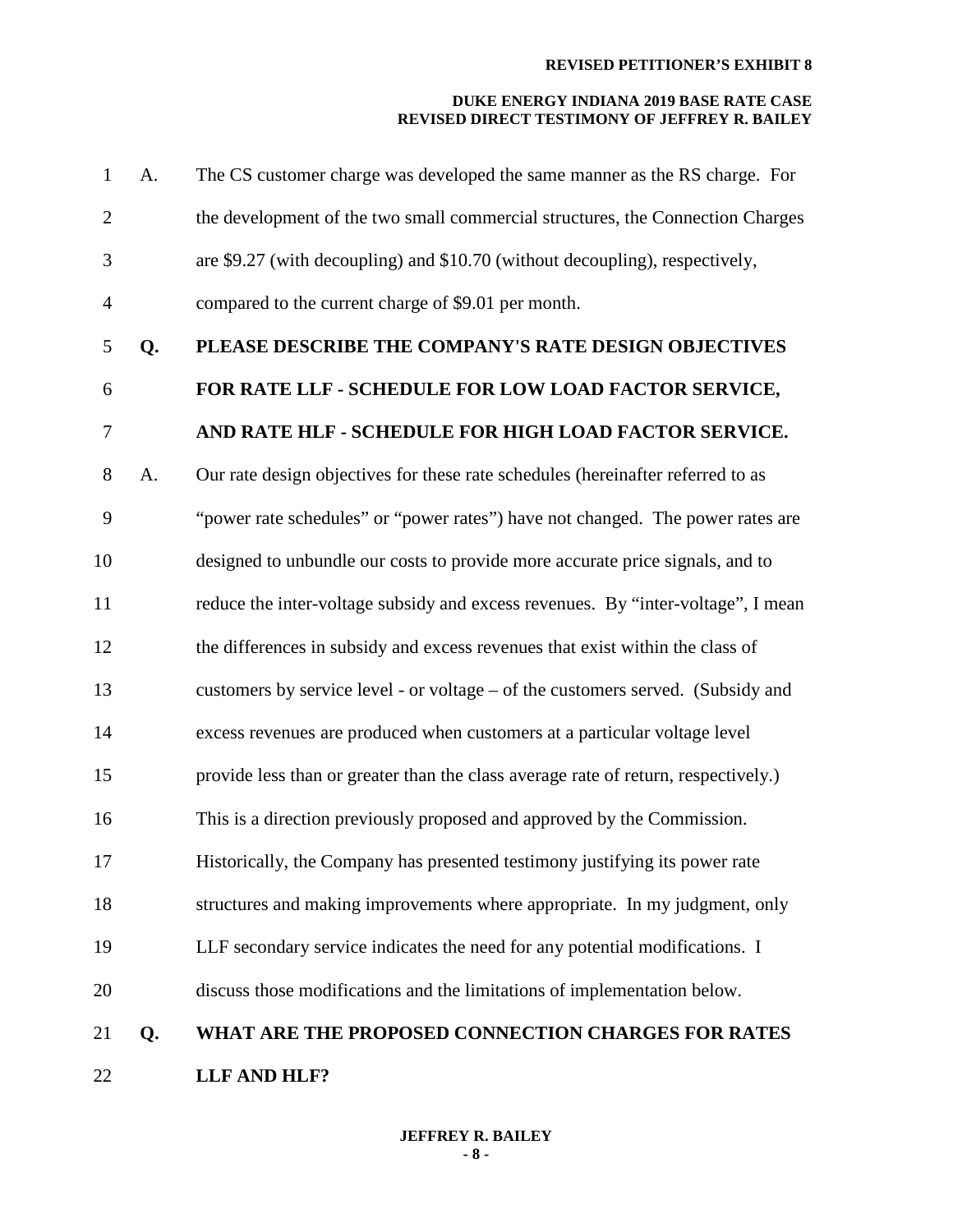| $\mathbf{1}$   | A. | The proposed Connection Charges are shown in Petitioner's Exhibit 8-D (JRB).                |
|----------------|----|---------------------------------------------------------------------------------------------|
| $\overline{2}$ |    | In this case we have attempted to uphold the traditional definition of a customer           |
| 3              |    | charge as previously described, but reflect the differing voltage characteristic in         |
| $\overline{4}$ |    | providing service to these customers.                                                       |
| 5              | Q. | WHAT CHANGES ARE PROPOSED TO RATE LLF?                                                      |
| 6              | A. | The structure of Rate LLF for secondary served customers can be described as a              |
| $\overline{7}$ |    | rate structure within a rate structure. Overall, the rate has three hours use blocks:       |
| 8              |    | $(1)$ , the first at 190 hours use, $(2)$ , the next 110 hours use, and $(3)$ usage greater |
| 9              |    | than 300 hours use. The 190 hours use section contains a fairly aggressive                  |
| 10             |    | declining block structure with four tiers. As previously described with Rate RS,            |
| 11             |    | the steepness of the declining structure has been somewhat ameliorated by                   |
| 12             |    | numerous energy-related riders applied to the rate over time. However, our                  |
| 13             |    | analysis has demonstrated that large secondary served customers can take                    |
| 14             |    | advantage of the structure by having sufficient usage to rapidly fill the earlier,          |
| 15             |    | higher priced blocks, with a substantial balance priced out at the lowest cost              |
| 16             |    | block. Our analysis demonstrates that a complete hours-use structure, rather than           |
| 17             |    | kWh blocking, is more appropriate for this rate. However, revising the structure            |
| 18             |    | now, coupled with a significant increase, causes a sizable disparity in impacts to          |
| 19             |    | customers with increases well above average and below average. Because of that,             |
| 20             |    | we propose no changes to the Rate LLF secondary block structure.                            |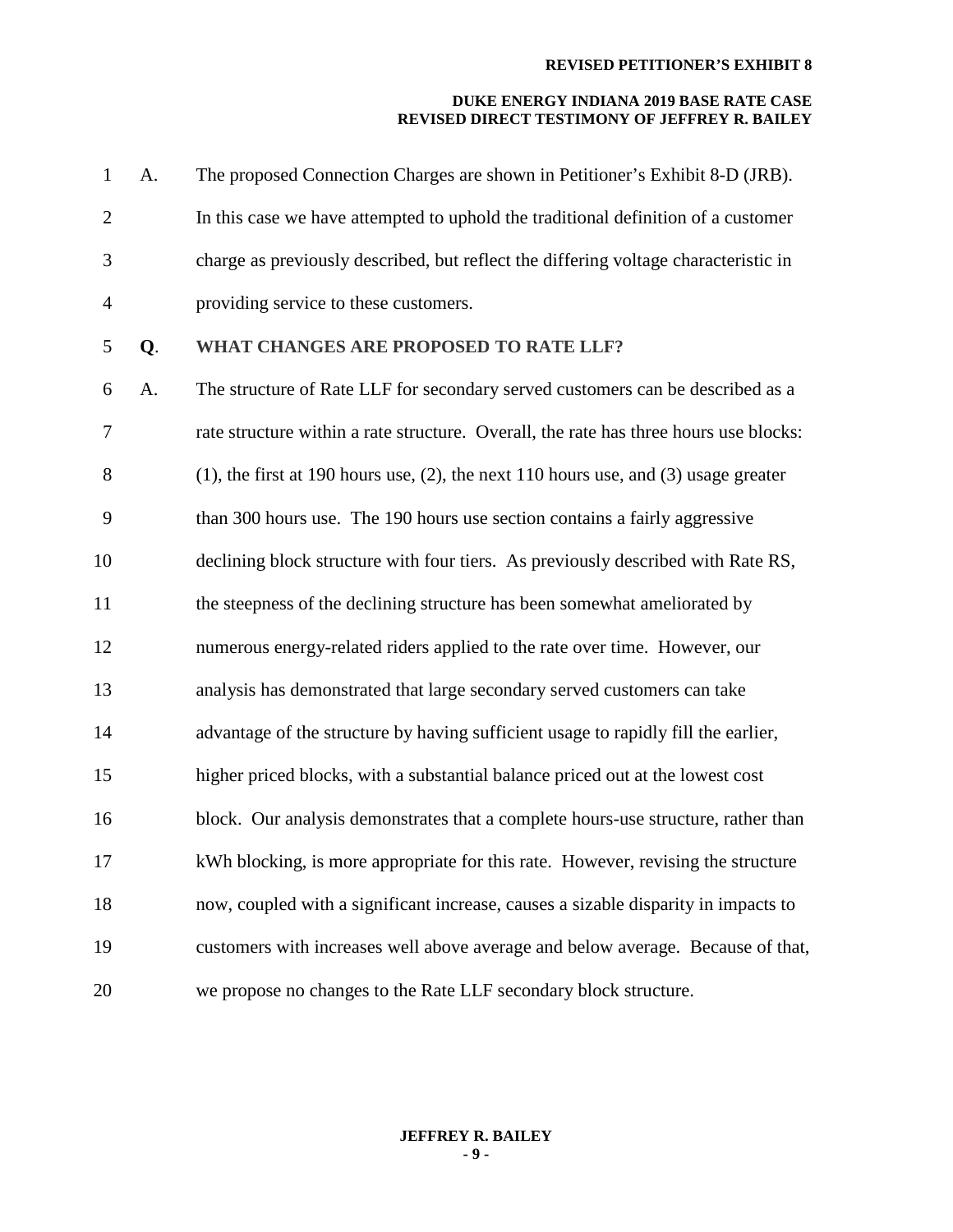| 1              | Q. | HAVE YOU PREPARED RATE STRUCTURES FOR RATE LLF?                                       |
|----------------|----|---------------------------------------------------------------------------------------|
| $\overline{2}$ | A. | Yes. Other than to conform to the revised revenue requirement and minimize            |
| 3              |    | impacts to customers, there are no proposed structural changes to Rate LLF.           |
| 4              | Q. | HAVE YOU PREPARED RATE STRUCTURES FOR RATE HLF?                                       |
| 5              | A. | Yes. Other than to conform to the revised revenue requirement and minimize            |
| 6              |    | impacts to customers, there are no proposed structural changes to Rate HLF.           |
| $\tau$         | Q. | ARE THERE OTHER MODIFICATIONS TO THE COMPANY'S RATE                                   |
| 8              |    | <b>STRUCTURES?</b>                                                                    |
| 9              | A. | We have modified any remaining rates not discussed here to reflect the revised        |
| 10             |    | revenue requirement. Mr. Roger A. Flick will address changes to the lighting          |
| 11             |    | schedules.                                                                            |
| 12             | Q. | DOES THE COMPANY PROPOSE ANY NEW RATE SCHEDULES?                                      |
| 13             | A. | Yes. The Company proposes a new Rate USFL - Unmetered Small Fixed Load                |
| 14             |    | Service. This schedule accommodates small wattage equipment more fully                |
| 15             |    | described in the testimony of Mr. Roger A. Flick. This rate has been designed         |
| 16             |    | using the components of Rate CS with load factors significantly higher than the       |
| 17             |    | class average warranting a new classification of service.                             |
| 18<br>19       |    | III. MODIFICATIONS TO TIME-OF-USE SCHEDULES<br><b>APPLICABLE TO RATES LLF AND HLF</b> |
| 20             | Q. | ARE THERE OTHER CHANGES REGARDING OPTIONAL TIME-OF-                                   |
| 21             |    | USE SERVICE APPLICABLE TO RATE LLF AND RATE HLF                                       |
| 22             |    | <b>COLLECTIVELY REFERRED TO AS "TOU RIDERS"?</b>                                      |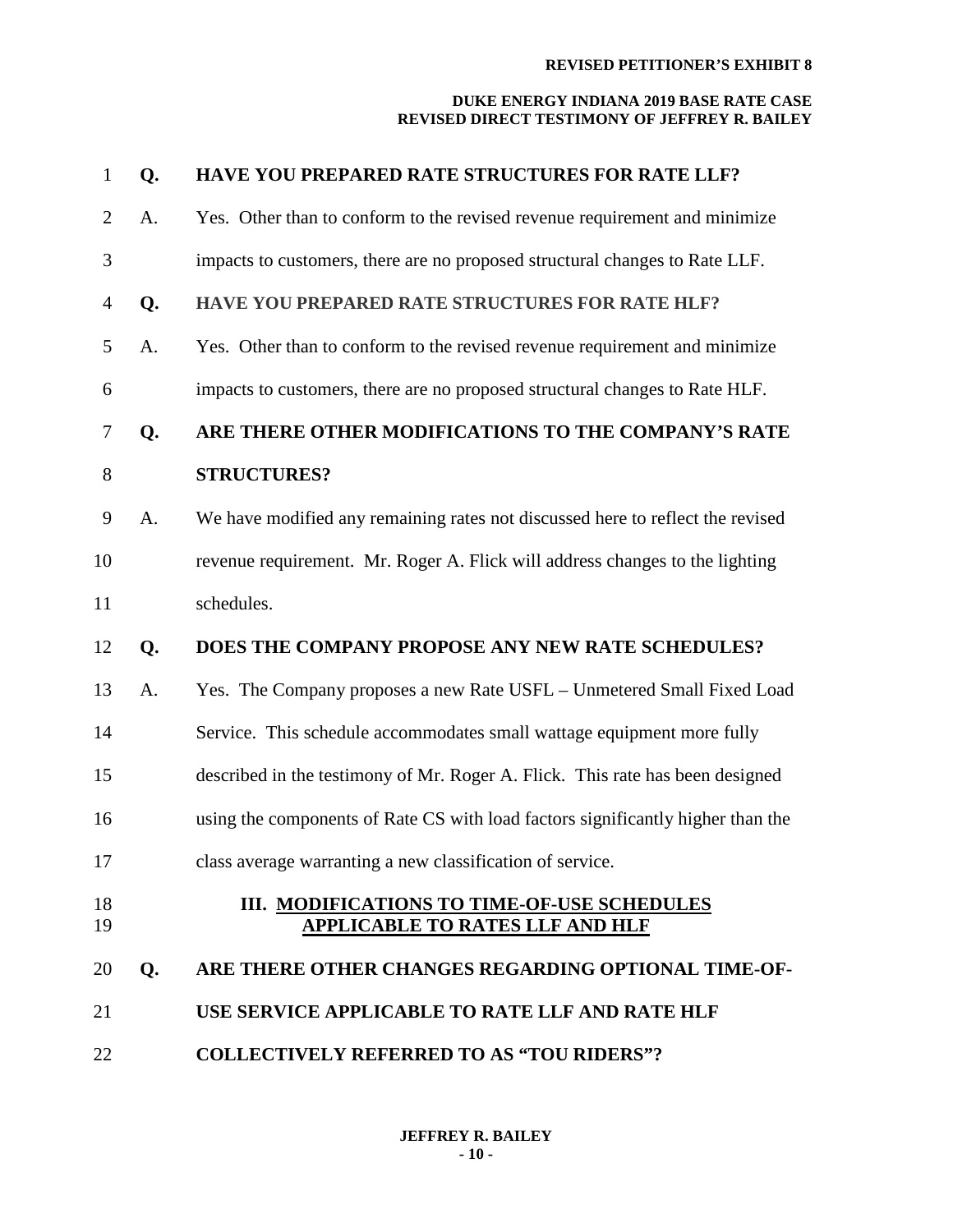| $\mathbf{1}$   | A. | Yes. The Company proposes two changes to the TOU Riders. First, after review        |
|----------------|----|-------------------------------------------------------------------------------------|
| $\overline{2}$ |    | of load consumption and marginal cost data, the Company proposes to change the      |
| 3              |    | winter season and the On-Peak periods. Specifically, the month of March is          |
| $\overline{4}$ |    | included in the Winter season since it presents similar characteristics as the      |
| 5              |    | traditional Winter month of December. In addition, the Winter On-Peak period        |
| 6              |    | will be 6 a.m. to 2 p.m. and 6 p.m. to 9 p.m. Eastern Standard Time. This change    |
| 7              |    | extends the morning segment during the Winter from the current 7 a.m. to 1 p.m.     |
| 8              |    | Review of load consumption and marginal cost data show that the hours ending at     |
| 9              |    | 7 a.m. and 2 p.m. are 95% or more of the peak hour value and warrant the on-        |
| 10             |    | peak designation. The Summer On-Peak period will be 11 a.m. to 6 p.m. Eastern       |
| 11             |    | Standard Time. Second, historically, the TOU Riders have not received               |
| 12             |    | significant participation. Currently, only four customers receive service under the |
| 13             |    | TOU Riders. From an allocation standpoint, the limited participation essentially    |
| 14             |    | results in a "special contract" for a limited number of customers. While Duke       |
| 15             |    | Energy Indiana does not propose to change the structure of the charges for this     |
| 16             |    | schedule, the charges have been redesigned to be revenue neutral to the class.      |
| 17             |    | Finally, the Company proposes to eliminate the Rate Equalization                    |
| 18             |    | Adjustment <sup>3</sup> since the Company has received feedback from customers      |
| 19             |    | suggesting that the Rate Equalization Adjustment is a provision that is             |
| 20             |    | unappealing.                                                                        |

<span id="page-10-0"></span><sup>&</sup>lt;sup>3</sup> The Rate Equalization Adjustment is a derived factor that creates revenue neutrality relative to the customer's existing bill once moved to the TOU structure. It applies for a period of three years before the factor is eliminated from billing.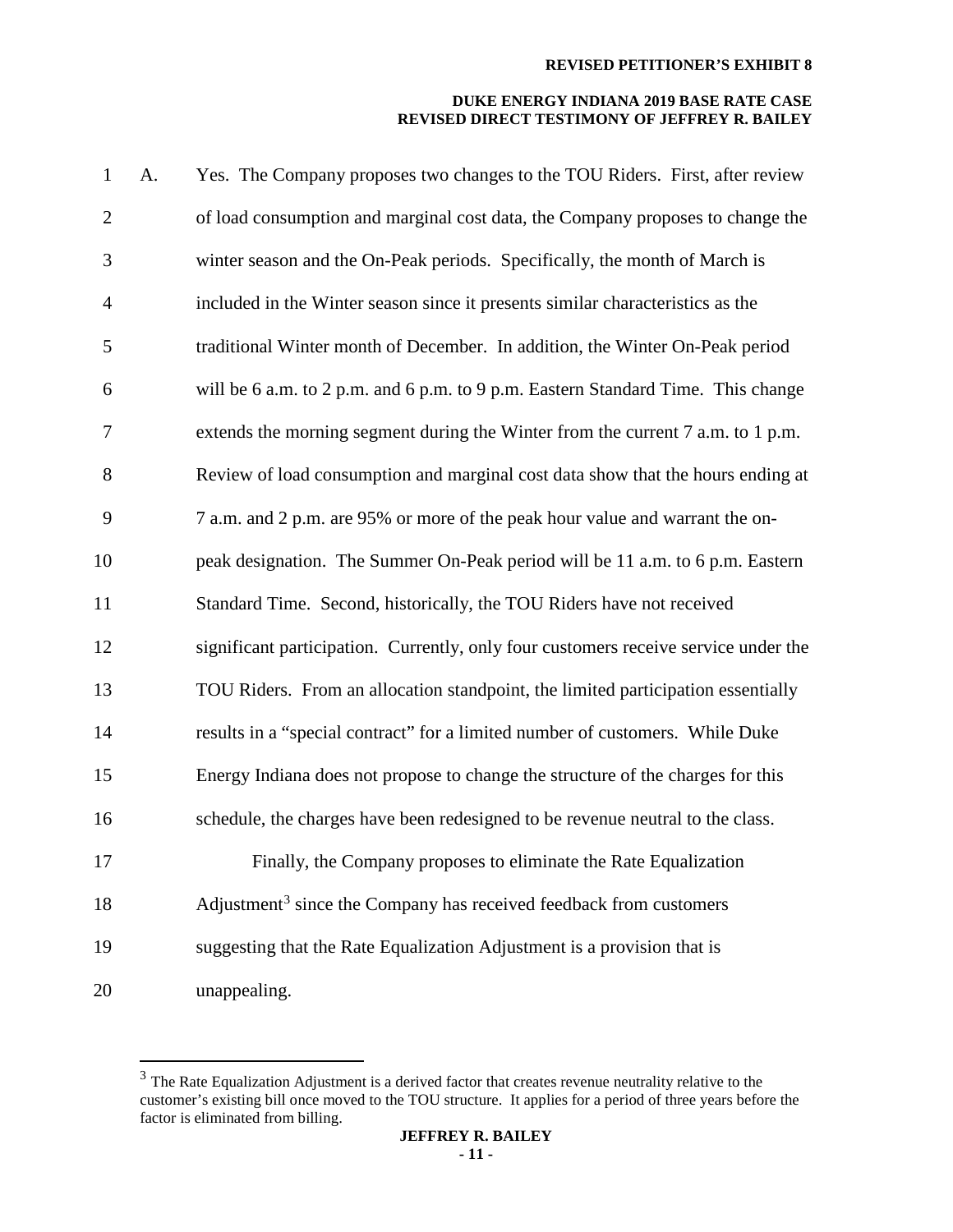| 1              |    | An objective of time-of-use rates is to better match the price signal to the       |
|----------------|----|------------------------------------------------------------------------------------|
| $\overline{2}$ |    | Customer with the Company's cost to serve based on the time of consumption.        |
| 3              |    | This design potentially motivates customers to consume electricity more            |
| $\overline{4}$ |    | efficiently in an economic sense and therefore lower costs to serve all customers. |
| 5              | Q. | DOES DUKE ENERGY INDIANA HAVE REVENUE CONCERNS                                     |
| 6              |    | RELATED TO THE REMOVAL OF THE RATE EQUALIZATION                                    |
| $\tau$         |    | <b>ADJUSTMENT?</b>                                                                 |
| 8              | A. | Yes. The proposed TOU Riders have been developed as revenue neutral to their       |
| 9              |    | respective rate class. This ensures that the same test year revenues would be      |
| 10             |    | collected if all Rate LLF and HLF customers received service under the proposed    |
| 11             |    | TOU Riders respectively. However, opting into the optional TOU rate could          |
| 12             |    | reduce the Company's revenue collection when customers enroll in the TOU           |
| 13             |    | Riders by reducing their bill without changing their consumption behavior or       |
| 14             |    | pattern. Having said that, if a customer's current load is more suited to the TOU  |
| 15             |    | structure, we believe it should be available to them.                              |
| 16             | Q. | WHAT DOES DUKE ENERGY INDIANA PROPOSE TO MITIGATE THE                              |
| 17             |    | LOST REVENUE FROM MIGRATIONS TO THE TOU RIDERS?                                    |
| 18             | A. | To the extent customers reduce their bills under the TOU Riders relative to their  |
| 19             |    | former standard bill, Duke Energy Indiana proposes to include the shifts to these  |
| 20             |    | rates in the migration adjustment, which I describe in more detail below.          |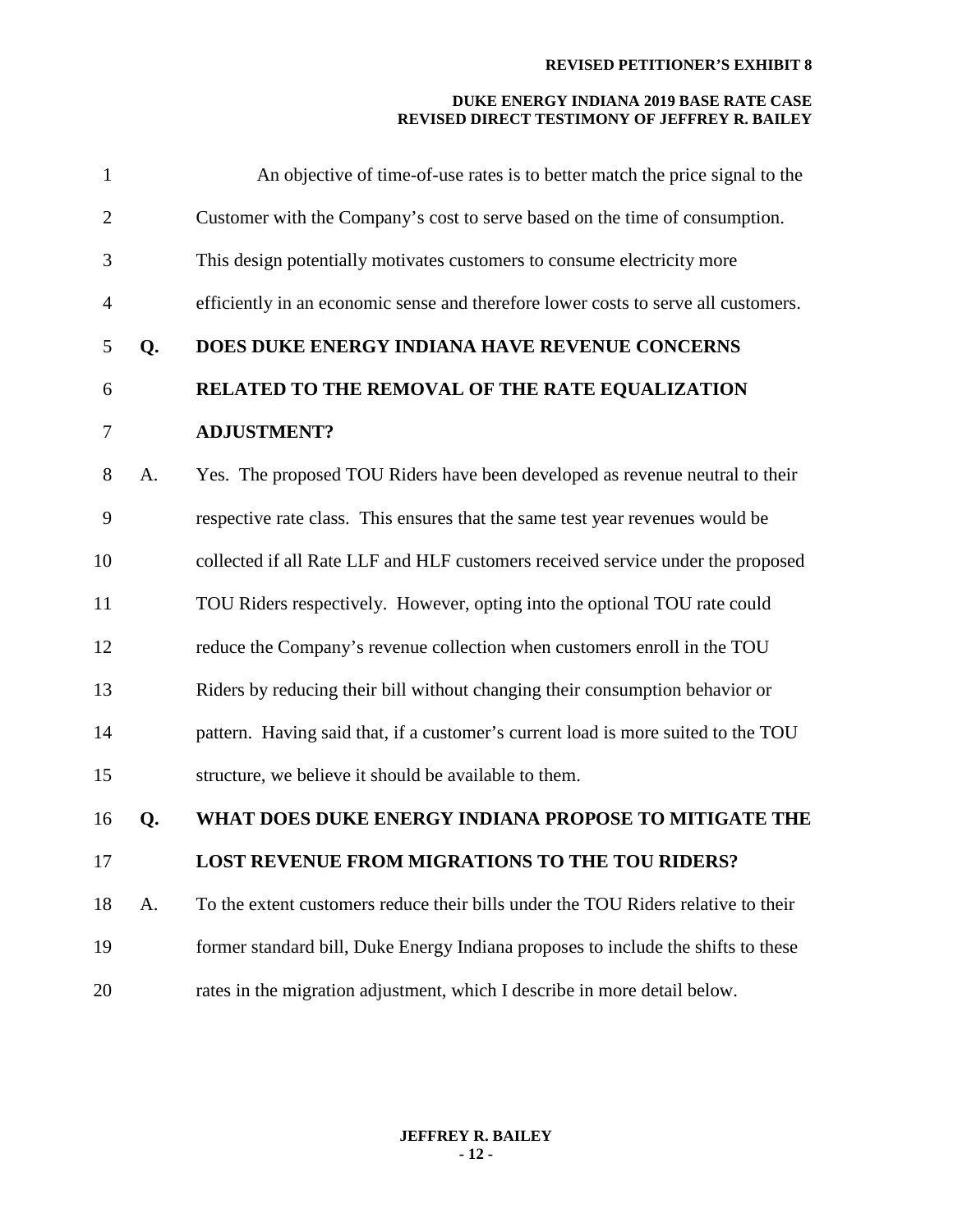#### **DUKE ENERGY INDIANA 2019 BASE RATE CASE REVISED DIRECT TESTIMONY OF JEFFREY R. BAILEY**

| $\mathbf{1}$   |    | IV. MIGRATION ADJUSTMENT                                                            |
|----------------|----|-------------------------------------------------------------------------------------|
| $\overline{2}$ | Q. | DOES THE COMPANY PROPOSE TO REFLECT LOST REVENUES                                   |
| 3              |    | FROM CUSTOMER MIGRATIONS IN ITS POWER RATE                                          |
| $\overline{4}$ |    | <b>SCHEDULES?</b>                                                                   |
| 5              | A. | Yes. Any time rates are redesigned or modified to produce a different revenue       |
| 6              |    | requirement, there is a potential that specific customers may be better off under a |
| 7              |    | different rate schedule than the one under which they are currently billed. This is |
| 8              |    | particularly true with our power rates, LLF and HLF, and their associated TOU       |
| 9              |    | Riders. The results of our migration analysis are shown on Petitioner's Exhibit 8-  |
| 10             |    | E (JRB). The table depicts the migrations from one available rate to another and    |
| 11             |    | would result in \$4 million revenue loss. Our experience indicates that, even with  |
| 12             |    | notifications described below, only about 50% of customers will actually migrate    |
| 13             |    | to a different rate. Accordingly, we have reduced the total amount by 50% to \$2    |
| 14             |    | million. This amount has been proportionally allocated to the power rates based     |

upon their respective revenue requirements.

# **Q. WHAT WAS THE CRITERIA FOR MIGRATION?**

 A. For a customer to be considered in our migration analysis, it must save at least five percent of its annual bill. Alternatively, customers who have the potential to save \$600 annually, or more, are also included in this analysis.

# **Q. DOES DUKE ENERGY INDIANA HAVE A COMMUNICATION PLAN**

- **TO ENSURE THAT CUSTOMERS ARE PROPERLY NOTIFIED OF**
- **MIGRATION POTENTIAL?**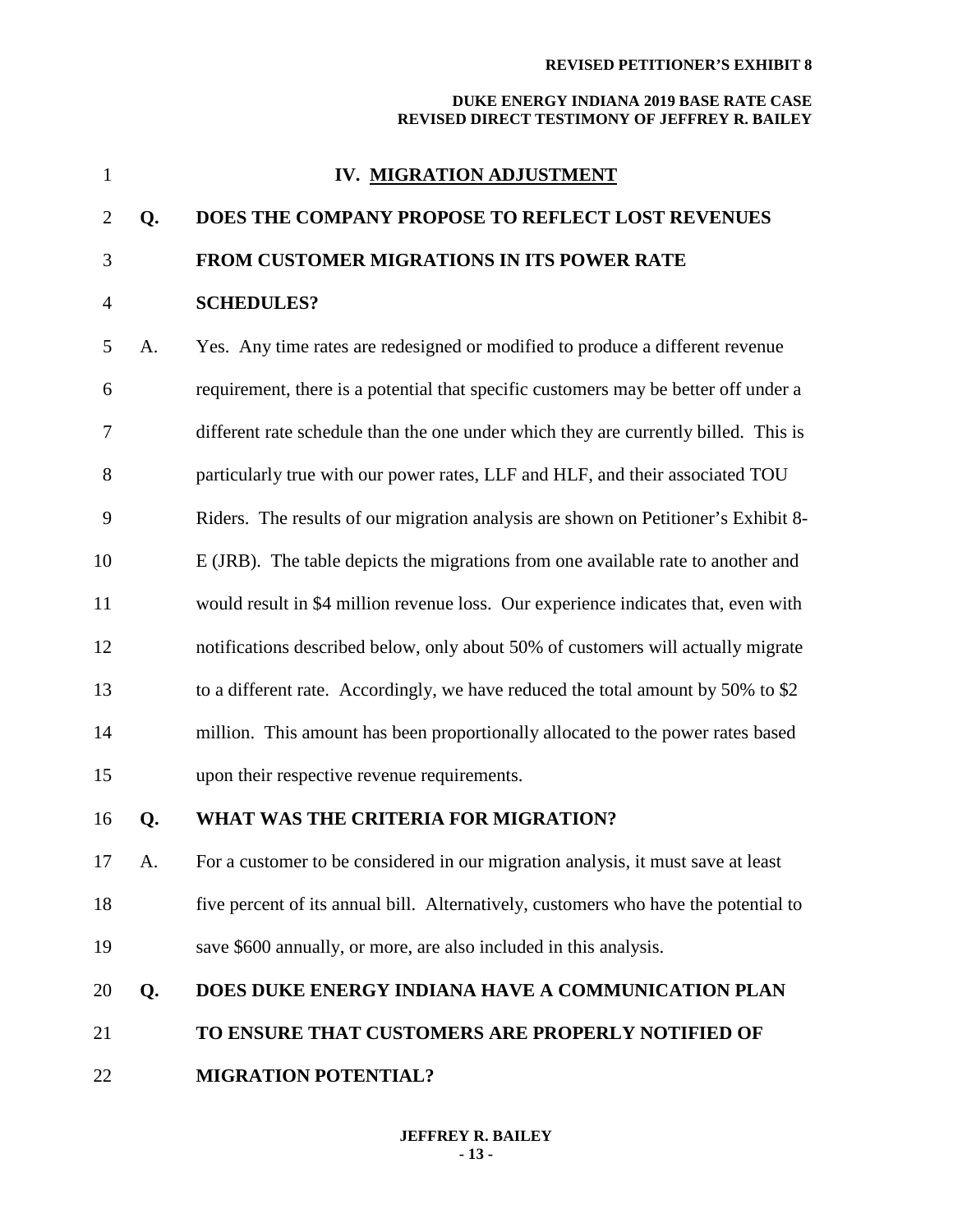| $\mathbf{1}$   | A. | Yes, we do. We have done this several times in the past and have had                 |
|----------------|----|--------------------------------------------------------------------------------------|
| $\overline{2}$ |    | considerable success with it. We plan to notify customers following an order in      |
| 3              |    | this Cause through a customized letter that will detail the potential bill savings.  |
| $\overline{4}$ |    | We will follow this letter with a personal telephone call. If this fails to elicit a |
| 5              |    | response from the customer, in some cases a personal visit with the customer will    |
| 6              |    | take place. This further helps to ensure that the amounts we have proposed for       |
| 7              |    | migrations are reasonable. Customers must sign the letter and return it to us to be  |
| $8\phantom{.}$ |    | placed on the new rate.                                                              |
| 9              | Q. | WHY DOES THE COMPANY BELIEVE ITS PROPOSED RATE                                       |
| 10             |    | TREATMENT ASSOCIATED WITH EXPECTED MIGRATIONS IS                                     |
| 11             |    | <b>REASONABLE?</b>                                                                   |
| 12             | A. | Historically, the Company has been able to reflect the effects of customer           |
| 13             |    | migrations in the development of its rates. This is reasonable for several reasons.  |
| 14             |    | First, we provide rate options to our customers that allow them to select rates      |
| 15             |    | most favorable to their respective operations. Second, we put forth extensive        |
| 16             |    | effort to notify customers of potential bill savings. And, finally, we have a        |
| 17             |    | conservative approach in the development of the lost revenues from migrations.       |
| 18<br>19       |    | V. NEW PROPOSED RESIDENTIAL AND<br><b>SMALL COMMERCIAL PILOT RATES</b>               |
| 20             | Q. | DOES DUKE ENERGY INDIANA PROPOSE NEW DYNAMIC PRICING                                 |
| 21             |    | PILOT RATES FOR RATES RS AND CS?                                                     |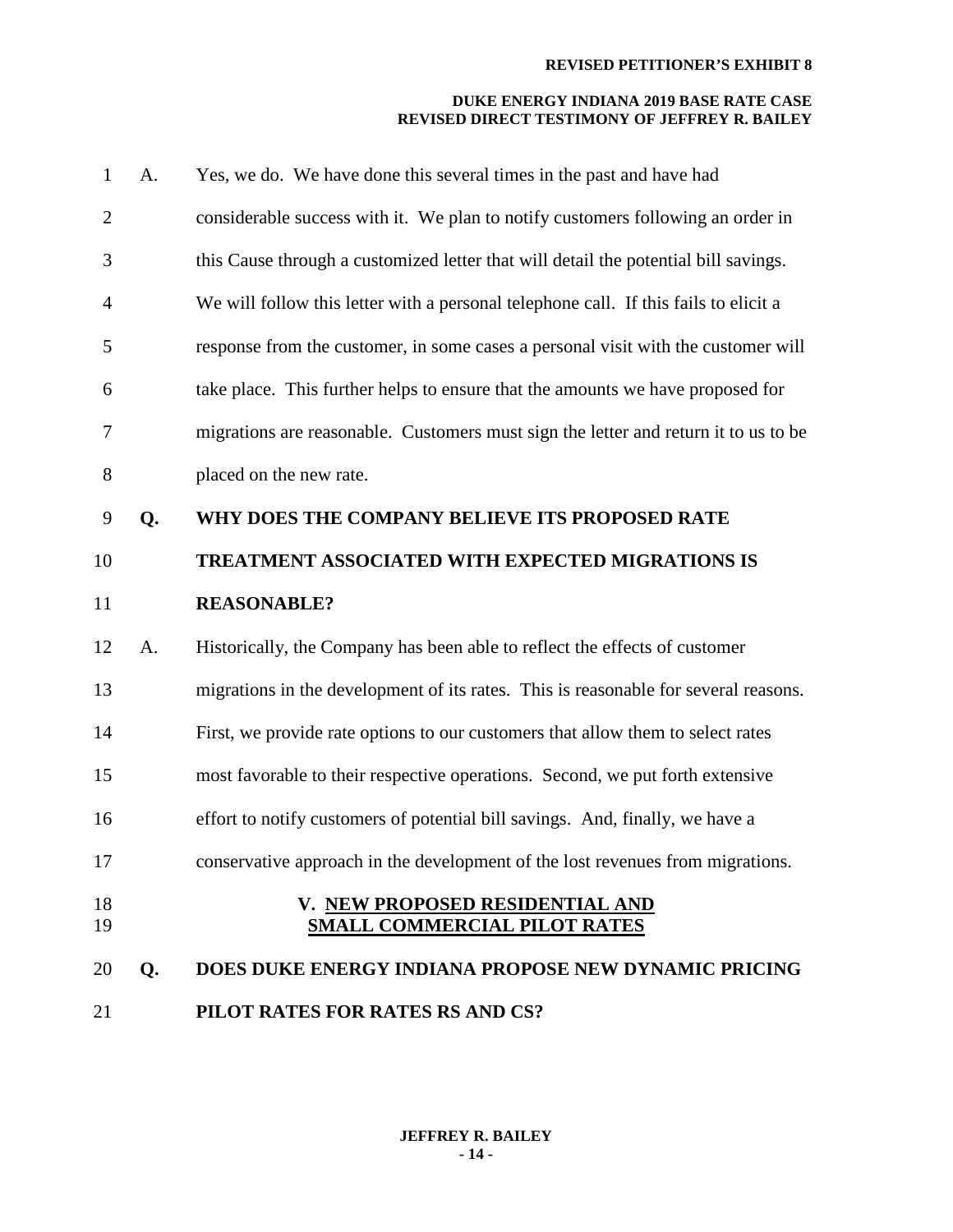| $\mathbf{1}$   | A. | Yes. To better prepare to offer customers rate options when our Customer                   |
|----------------|----|--------------------------------------------------------------------------------------------|
| $\overline{2}$ |    | Connect Platform <sup>4</sup> functionality is available, the Company proposes three pilot |
| 3              |    | rates for the Rate RS class and three pilot rates for the Rate CS class.                   |
| $\overline{4}$ | Q. | PLEASE DESCRIBE THE DYNAMIC PRICING PILOT RATES.                                           |
| 5              | A. | The Company proposes three unique rate designs for each of two rate classes:               |
| 6              |    | Rates RS and CS. The basic pilot rate structures are identical for each rate class         |
| 7              |    | and are designed to be revenue neutral for each rate class. A description of the           |
| 8              |    | rate attributes of each of the three rate designs follows. For quick reference, a          |
| 9              |    | side-by-side comparison of the pilot rates is illustrated in Petitioner's Exhibit 8-F      |
| 10             |    | $(JRB)$ .                                                                                  |
| 11             |    | Schedule CPP: Critical Peak Pricing – This design is most similar to the                   |
| 12             |    | proposed standard tariff rate design, offering a declining block kWh energy                |
| 13             |    | rate, except during Critical Peak periods. It motivates customers to shift or              |
| 14             |    | reduce their electric consumption during the most critical supply days of the              |
| 15             |    | year. This pilot rate has the following attributes:                                        |
| 16             |    | Connection Charge: This is a fixed \$ per month charge to the customer<br>$\circ$          |
| 17             |    | matching the rate in the proposed Rate RS and CS tariffs.                                  |
| 18             |    | Critical Peak Energy: The Critical Peak period is identified as Summer<br>$\circ$          |
| 19             |    | weekdays, excluding listed holidays, from 11 a.m. to 5 p.m. eastern                        |
| 20             |    | standard time and Winter weekdays, excluding listed holidays, from 6                       |
| 21             |    | a.m. to 1 p.m. and 6 p.m. to 9 p.m. However, the Critical Peak period                      |
|                |    |                                                                                            |

<span id="page-14-0"></span>Please see the direct testimony of Ms. Retha I. Hunsicker regarding Customer Connect.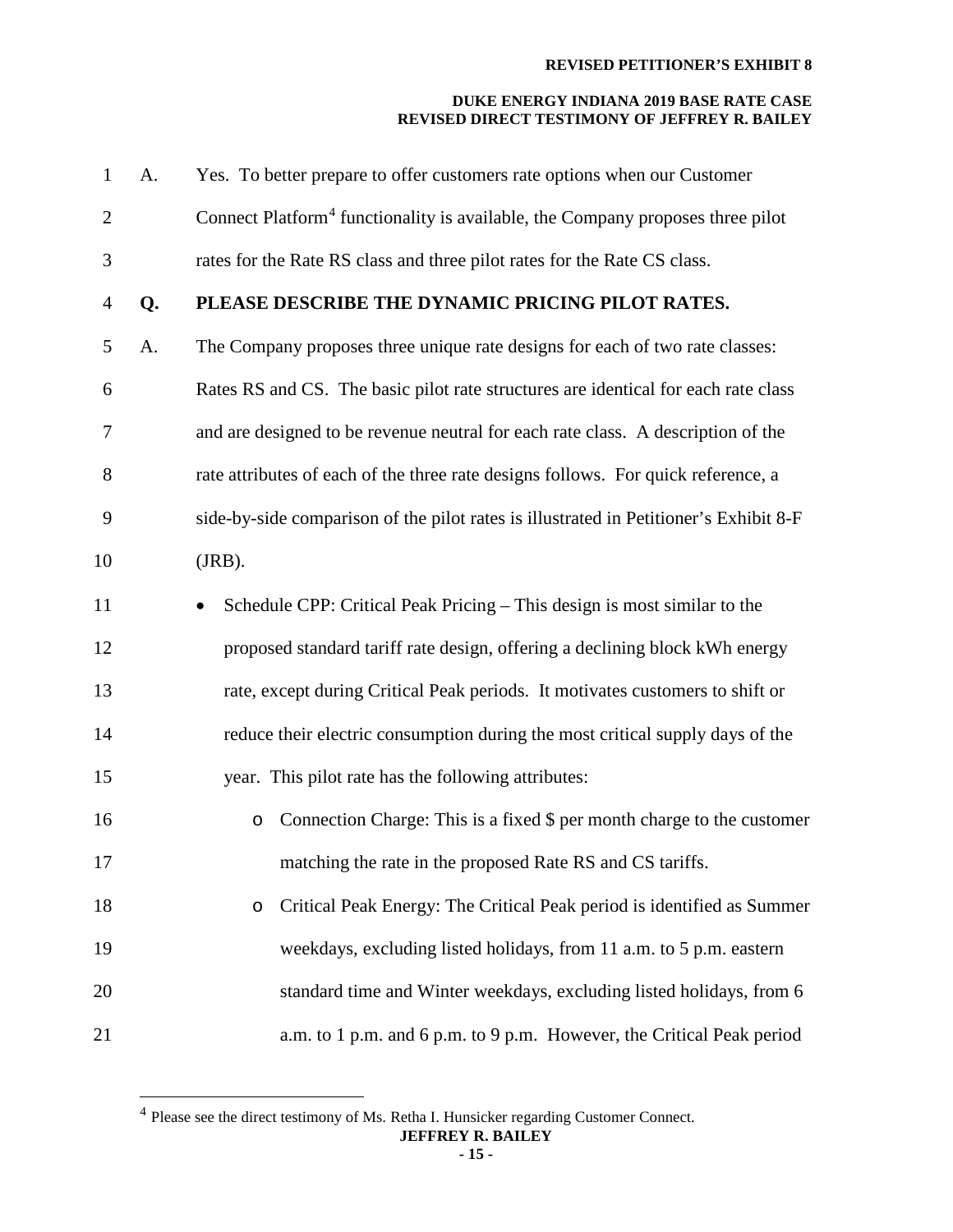| $\mathbf{1}$   | is not effective every weekday. The Company would be permitted to                 |
|----------------|-----------------------------------------------------------------------------------|
| $\overline{2}$ | designate up to 20 Critical Peak days each year of the pilot.                     |
| 3              | Additionally, in the event of a system emergency condition, a Critical            |
| $\overline{4}$ | Peak day can be designated even if the limit of 20 has been reached.              |
| 5              | All Other Energy: All other energy during a billing month will be<br>$\circ$      |
| 6              | billed similarly to Rates RS and CS using a declining block structure.            |
| $\tau$         | However, note that the non-Critical Peak energy rates are generally               |
| 8              | lower than the corresponding energy rates in Rates RS and CS.                     |
| 9              | Schedule VPP: Variable Peak Pricing - This design will test customer's            |
| 10             | willingness to increase the number of pricing events throughout the year. It      |
| 11             | departs from the standard tariff rate design by offering a flat kWh energy rate,  |
| 12             | except for days with Critical and High price periods. It motivates customers      |
| 13             | to shift or reduce their electric consumption during a greater number of days     |
| 14             | throughout the year. This pilot rate has the following attributes:                |
| 15             | Connection Charge: This is a fixed \$ per month charge to the customer<br>$\circ$ |
| 16             | matching the rate in the proposed Rate RS and CS tariffs.                         |
| 17             | Critical Peak Energy: The Critical and High Peak periods are defined              |
| 18             | as referenced above. The Company is permitted to designate up to                  |
| 19             | twenty Critical Peak and twenty High Peak days each year of the pilot.            |
| 20             | Additionally, in the event of a system emergency condition, a Critical            |
| 21             | Peak day can be designated, even if the limit of twenty has been                  |
| 22             | reached.                                                                          |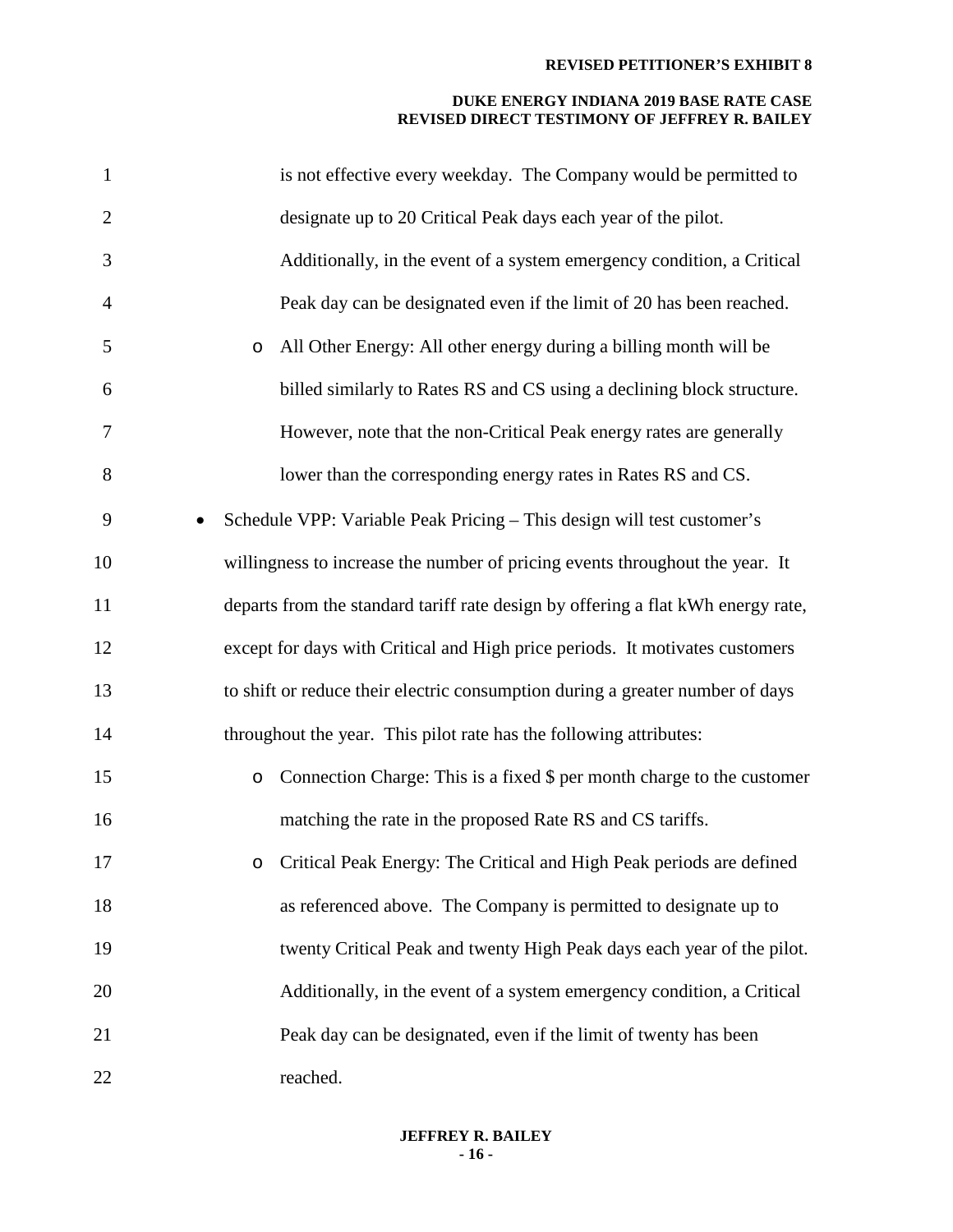| $\mathbf{1}$   | All Other Energy: All other energy during a billing month will be<br>$\circ$    |
|----------------|---------------------------------------------------------------------------------|
| $\overline{2}$ | billed through a flat \$ per kWh charge.                                        |
| 3              | The non-critical Peak energy rates are lower than the Schedule CPP<br>$\circ$   |
| $\overline{4}$ | energy rates.                                                                   |
| 5              | Schedule VPP-D: Variable Peak Pricing with Demand – This design will test       |
| 6              | customer's willingness to increase their attention to electric consumption even |
| 7              | further than the VPP structure by adding a demand charge to the rate design.    |
| 8              | While like the VPP design in all other aspects, the maximum monthly demand      |
| 9              | charge will motivate customers to shift or reduce their electric consumption    |
| 10             | during their high use periods by staggering their use of appliances. This pilot |
| 11             | rate has the following attributes:                                              |
| 12             | Connection Charge: This is a fixed \$ per month charge to the customer<br>O     |
| 13             | matching the rate in the proposed Rate RS and CS tariffs.                       |
| 14             | Critical and High Peak Energy: The Critical and High Peak periods<br>$\circ$    |
| 15             | are defined and implemented as referenced above under VPP.                      |
| 16             | All Other Energy: All other energy during a billing month will be<br>$\circ$    |
| 17             | billed through a flat \$ per kWh charge.                                        |
| 18             | Demand: The customer's monthly billing demand is based on the<br>O              |
| 19             | maximum integrated 30-minute demand during the billing month.                   |
| 20             | The non-critical Peak energy rates are lower than the Schedule VPP<br>O         |
| 21             | energy rates.                                                                   |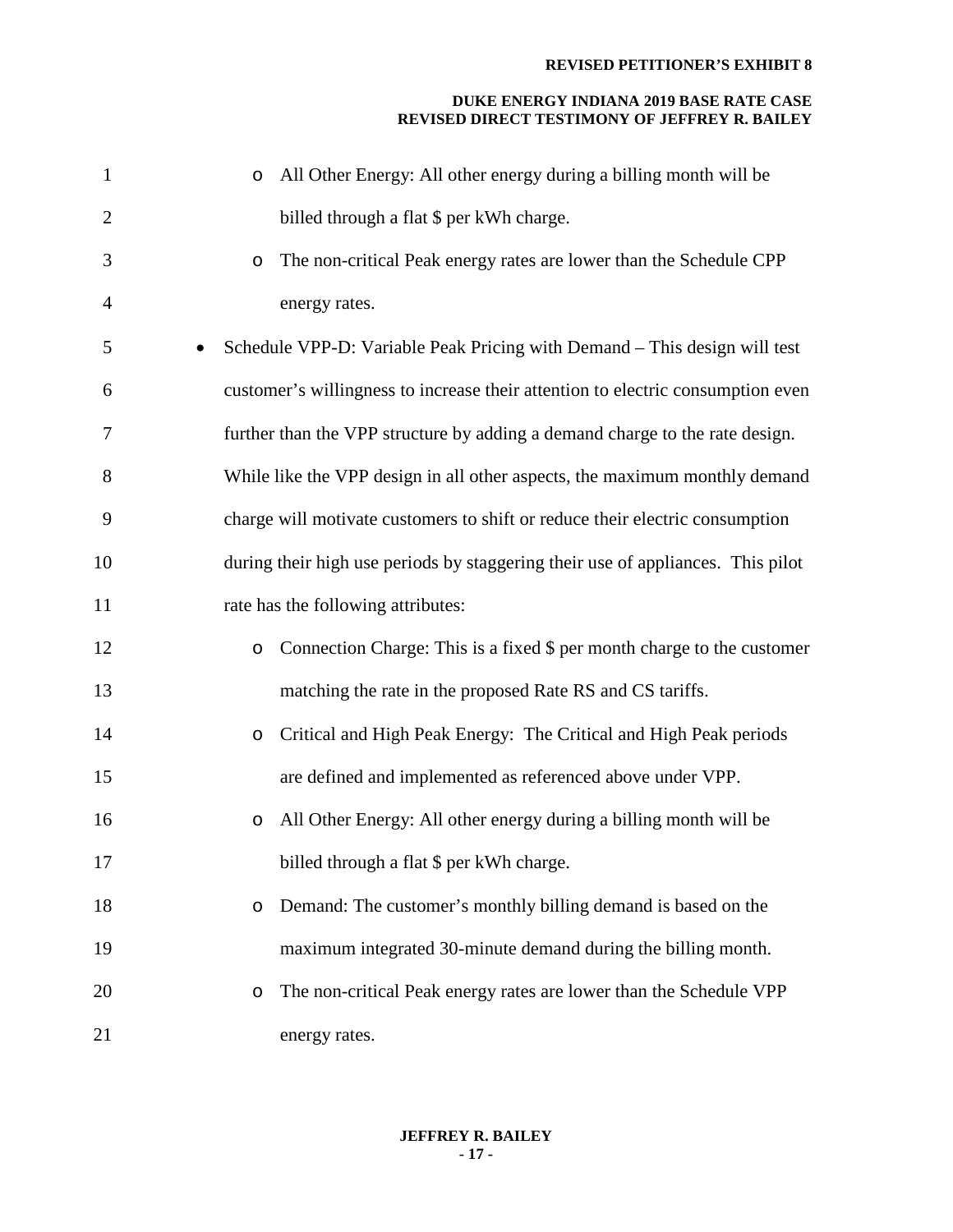#### **DUKE ENERGY INDIANA 2019 BASE RATE CASE REVISED DIRECT TESTIMONY OF JEFFREY R. BAILEY**

# **Q. WHAT CUSTOMERS ARE ELIGIBLE TO PARTICIPATE IN THE PILOT RATES?**

 A. The pilot rates require Rate RS and Rate CS customers to have a smart meter installed and capable of being used to bill the customer since interval data is necessary to determine usage for the peak events. Customers who opt-out of a smart meter will not be eligible to participate. In addition, the Company will focus on the behavior changes motivated from the pilot rates and therefore will exclude customers who participate in other programs that provide similar motivation to alter their usage including Power Manager, those with qualifying facilities, or net energy metering applications. Customers will be required to have an email address and / or a text number and must be current on their bill. The Company will also monitor customer enrollments to ensure that a diverse set of customers are obtained to participate in the pilot rates. Specific to the Rate CS pilots, low power broadband equipment, municipal sirens, CATV and FOC customers, as described under Rate CS, are not eligible for this pilot since they are inherently unable to respond to the price signals provided by the Company. **Q. WHAT DOES DUKE ENERGY INDIANA HOPE TO LEARN FROM THE DYNAMIC PRICING PILOT RATES?** A. The Company's primary objective with innovative rate designs is to offer customers increased options with respect to how they consume and pay for electric service. It is anticipated that innovative dynamic designs can offer

improved price signals that better align with cost causation, reducing the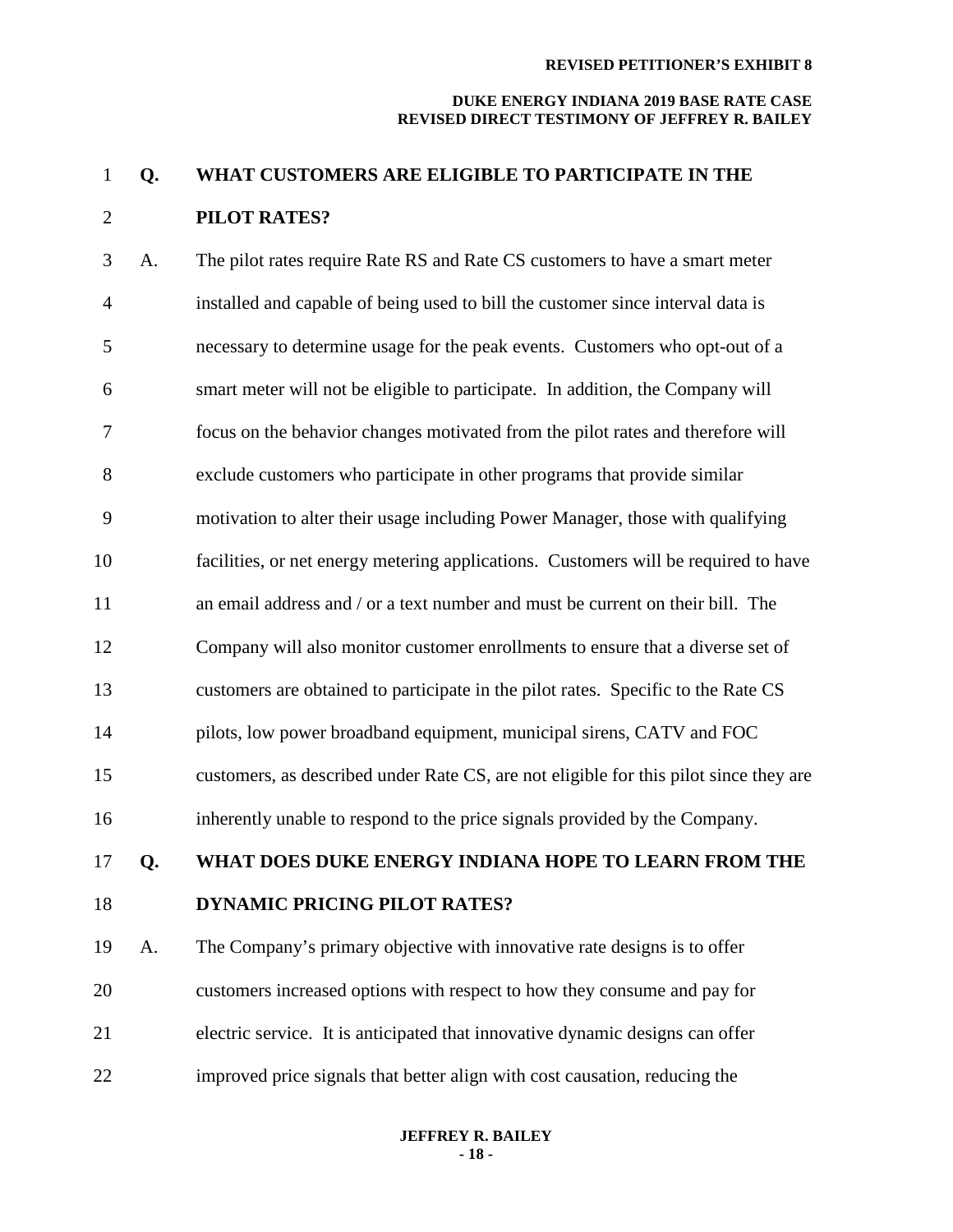#### **DUKE ENERGY INDIANA 2019 BASE RATE CASE REVISED DIRECT TESTIMONY OF JEFFREY R. BAILEY**

| $\mathbf{1}$   | Company's cost of service based upon price response. These rate design choices    |
|----------------|-----------------------------------------------------------------------------------|
| 2              | will be enabled with deployment of Smart Meter technology and the Customer        |
| 3              | Connect billing system. More innovative designs will incent load shifting, which  |
| $\overline{4}$ | reduces the Company's cost of service and ultimately contributes to lower overall |
| 5              | rates. Increased choice also leads to higher customer satisfaction as customers   |
| 6              | gain more control over their electric costs.                                      |

 More specifically, it is our belief that the pilots will help us learn and provide customers with the choice and control they want and have come to expect from all service providers. It is important to learn through the pilots if there are segments of customers who are interested to participate and save money through changes in their consumption behavior. The proposed pilots have the explicit goal of better reflecting cost causation and of evaluating customer behavior and acceptance to new rate designs. Learning how customers respond to price signals and their 14 satisfaction with the pilots will better prepare the Company to offer rate choices to customers when Customer Connect functionality is available in the Fall 2022. In addition, the proposed pilots will help the Company identify processes necessary to support and communicate a dynamic rate design, evaluate customer response to dynamic price signals offered under each pilot design, and identify the tools and techniques necessary to educate participants on dynamic pricing to improve the overall customer experience and load response.

# **Q. HOW WILL THE COMPANY DEFINE SUCCESS FOR THESE PILOTS?**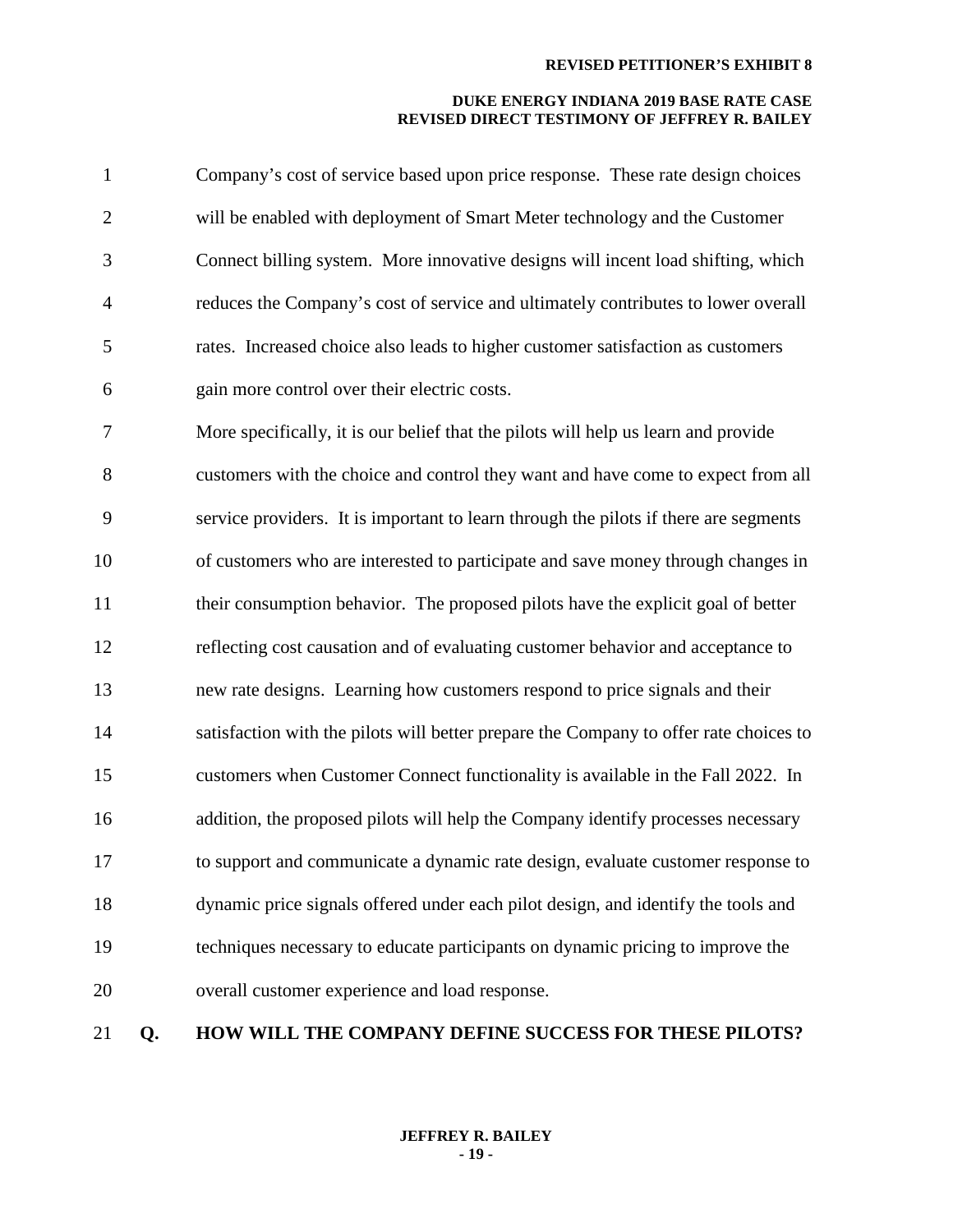# **DUKE ENERGY INDIANA 2019 BASE RATE CASE REVISED DIRECT TESTIMONY OF JEFFREY R. BAILEY**

| $\mathbf{1}$   | A. | At its core, these are research projects. Success is very much tied to what we    |
|----------------|----|-----------------------------------------------------------------------------------|
| $\overline{2}$ |    | learn about our customers' preferences, and from those learnings providing        |
| 3              |    | choices to customers. Some of the specific insights we hope to attain are:        |
| 4              |    | Customer behavior before, during, and after Critical and High Peak                |
| 5              |    | Pricing events, e.g., load reduction or load shifting;                            |
| 6              |    | Customers likes or dislikes about the programs. This can be fairly                |
| 7              |    | extensive, such as the structure of the rate, the number of events,               |
| 8              |    | hours for on-peak periods, etc.;                                                  |
| 9              |    | Customer satisfaction levels;                                                     |
| 10             |    | Impacts to the Company's integrated resource plan.                                |
| 11             | Q. | IS THERE POTENTIAL INTERACTION BETWEEN THE PILOT RATES                            |
| 12             |    | AND THE COMPANY'S ENERGY EFFICIENCY AND DEMAND                                    |
| 13             |    | <b>RESPONSE EFFORTS?</b>                                                          |
| 14             | A. | There could be. The Company hopes that customers become more aware of their       |
| 15             |    | consumption behavior through the price signals made available. Customers may      |
| 16             |    | in turn determine that load shifting and/or conservation efforts implemented can  |
| 17             |    | reduce their bills.                                                               |
| 18             | Q. | <b>HAVE TARIFF SHEETS BEEN PREPARED FOR THE PROPOSED</b>                          |
| 19             |    | PILOTS?                                                                           |
| 20             | A. | Yes, and they are attached to the testimony of Mr. Roger A. Flick in Petitioner's |
| 21             |    | Exhibit 9-A (RAF). A side-by-side comparison of the rates is illustrated in       |
| 22             |    | Petitioner's Exhibit 8-F (JRB). Of additional note, the Company proposes to limit |
|                |    |                                                                                   |

# **JEFFREY R. BAILEY - 20 -**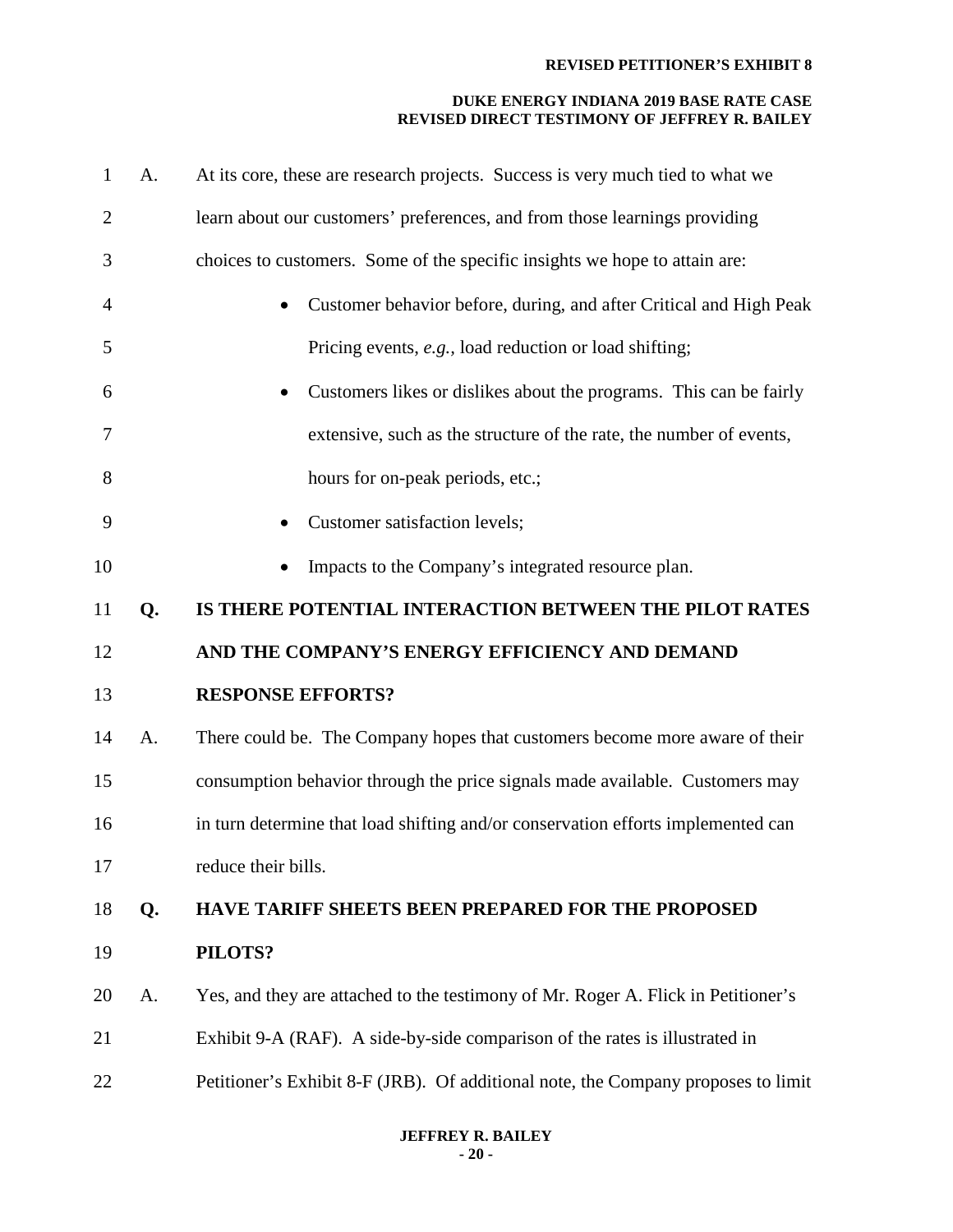# **DUKE ENERGY INDIANA 2019 BASE RATE CASE REVISED DIRECT TESTIMONY OF JEFFREY R. BAILEY**

| $\mathbf{1}$   |    | participation to 500 participants in each pilot for a total across all six pilots of |
|----------------|----|--------------------------------------------------------------------------------------|
| $\overline{2}$ |    | 3,000 participants. Although Smart Meters are being deployed, the new billing        |
| 3              |    | functionality of the Customer Connect system will not be available for several       |
| 4              |    | years. Therefore, there are aspects of the pilot implementation that will be done    |
| 5              |    | outside of the Company's billing system. Due to this more manual process,            |
| 6              |    | Company proposes the limits on participation. This may also require a short          |
| 7              |    | period of preparation time after Company receives approval to implement the          |
| 8              |    | pilots for the Company to prepare and launch marketing campaigns to acquire          |
| 9              |    | customers. Further, Company proposes to run the pilots for two years after their     |
| 10             |    | implementation and then close the pilots for an evaluation period. Participating     |
| 11             |    | customers may remain on the pilot rates at their option until Company evaluates      |
| 12             |    | the pilots, files with the Commission for a final disposition of the pilots, and     |
| 13             |    | receives the Commission's order on the Company's request.                            |
| 14<br>15       |    | VI. EXPERIMENTAL PROGRAMS<br><b>APPLICABLE TO RATE LLF AND RATE HLF</b>              |
| 16             | Q. | PLEASE DESCRIBE THE COMPANY'S PROPOSED NEW                                           |
| 17             |    | <b>EXPERIMENTAL PROGRAMS FOR RATE LLF AND RATE HLF.</b>                              |
| 18             | А. | The Company proposes an Experimental Market Pricing Program and an                   |
| 19             |    | Experimental Demand Management and Stability Program applicable to Rate              |
| 20             |    | LLF and Rate HLF. The tariff pages are available for review and attached to the      |
| 21             |    | testimony of Mr. Roger A. Flick in Petitioner's Exhibit 9-A.                         |
| 22             |    | The Experimental Market Pricing Program re-introduces what was                       |
| 23             |    | historically known as the Real-Time Pricing Program. The purpose of this             |
|                |    | <b>JEFFREY R. BAILEY</b>                                                             |

**- 21 -**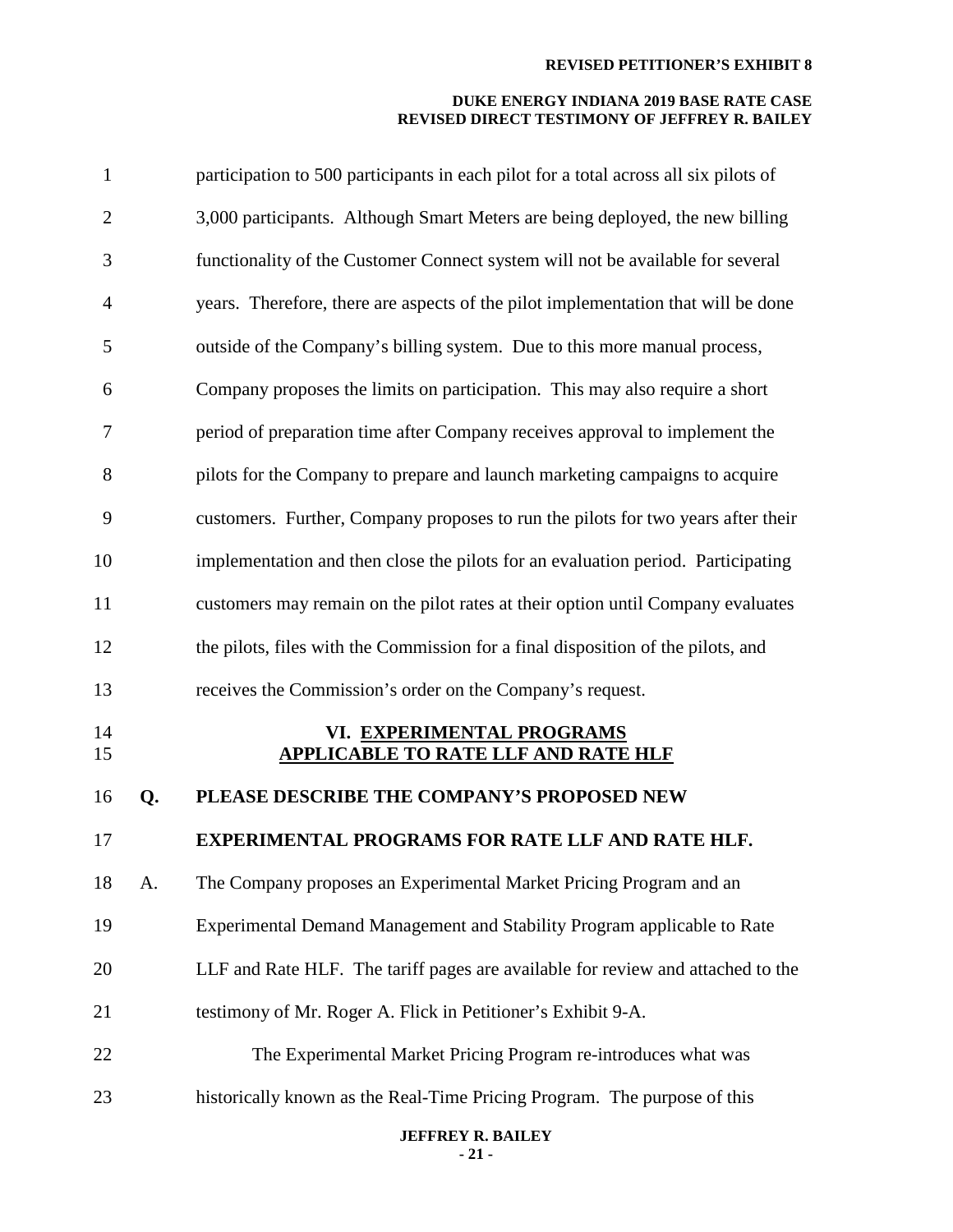#### **DUKE ENERGY INDIANA 2019 BASE RATE CASE REVISED DIRECT TESTIMONY OF JEFFREY R. BAILEY**

| $\mathbf{1}$   | program is to offer an opportunity for customers to manage their electric costs by  |
|----------------|-------------------------------------------------------------------------------------|
| $\overline{2}$ | providing an opportunity to shift load from higher cost to lower cost pricing       |
| 3              | periods, or to add new load during lower cost pricing periods. It would also allow  |
| $\overline{4}$ | customers to make short-term production runs without incurring the full cost of     |
| 5              | the typical demand charge. Load above a predetermined shape will pay market         |
| 6              | based prices, including energy delivery and ancillary service charges, and load     |
| $\overline{7}$ | below the predetermined shape will be credited.                                     |
| 8              | The Experimental Demand Management and Stability Program is directed                |
| 9              | to those customers with significant ability to interrupt their load and make        |
| 10             | commitments to the stability of that load. In short, load greater than 75% of their |
| 11             | average on peak demand is treated at market pricing, plus energy delivery and       |
| 12             | ancillary services charges, and no more than 25% of their load would be             |
| 13             | considered base usage. The balance of the load is required to be interruptible and  |
| 14             | must include at least 75 hours of economic events as well as a maximum of five      |

 emergency events. A term of five years is required to participate on this program. If a customer fails to maintain a non-coincident peak demand of at least 75% of 17 the average on peak demand and 75% of the average monthly energy usage as compared to the 12-month period prior to commencement of the agreement, the customer will revert to the Company's Rate HLF or Rate LLF as appropriate. In addition, the customer will be required to refund one-half of all savings obtained from being on the rider for the lesser of the previous three years or

commencement of the agreement.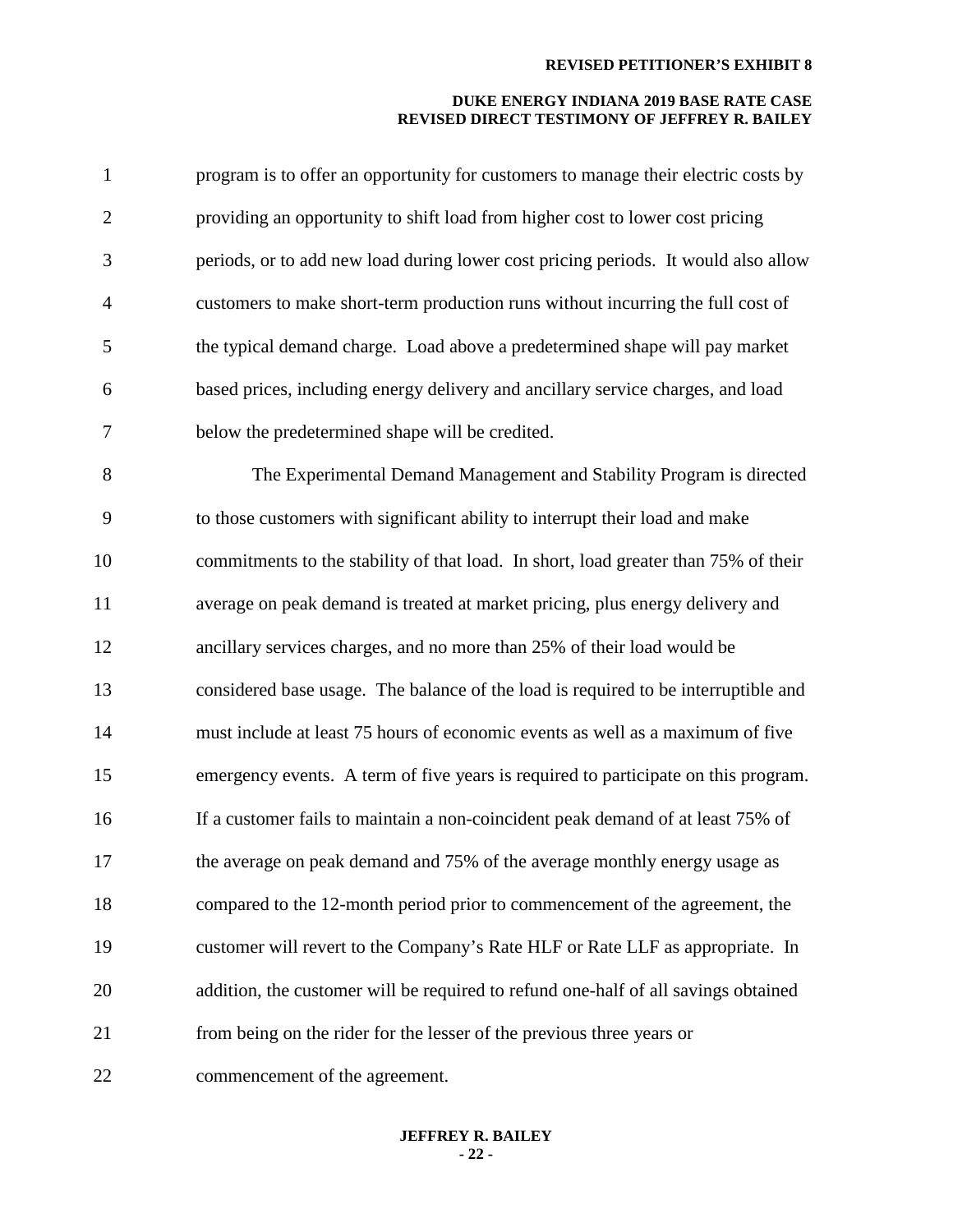| $\mathbf{1}$   |    | Both of these new experimental programs indicate our willingness and                   |
|----------------|----|----------------------------------------------------------------------------------------|
| $\overline{2}$ |    | commitment to providing pricing options which can assist our customers in              |
| 3              |    | meeting their need to manage costs.                                                    |
| 4              | Q. | HOW WILL THE COMPANY DEFINE SUCCESS FOR THESE                                          |
| 5              |    | <b>EXPERIMENTAL PROGRAMS?</b>                                                          |
| 6              | A. | As I mentioned above, we are essentially re-introducing real time pricing for one      |
| 7              |    | of the programs. We gained an extensive knowledge base from that experience,           |
| 8              |    | and know there is a wide range of customer behavior once on the program. I             |
| 9              |    | would suggest, then, that these offerings are more about customers learning about,     |
| 10             |    | and adapting to, more market based pricing exposure. While I offer no                  |
| 11             |    | commitments, these programs are likely to assume a long-term presence in our           |
| 12             |    | product portfolio.                                                                     |
| 13             |    | VII. LONG-TERM PRICING STRATEGY                                                        |
| 14             | Q. | PLEASE DESCRIBE THE COMPANY'S LONG-TERM PRICING                                        |
| 15             |    | STRATEGY.                                                                              |
| 16             | A. | As I'm sure most are well aware, the Company has a well-established Smart              |
| 17             |    | Meter buildout, with additional plans for a new billing system known as Customer       |
| 18             |    | Connect. When both of these projects are fully deployed, a whole new world will        |
| 19             |    | be available to our customers. This new world will offer transparency not              |
| 20             |    | normally associated with the utility industry. Customers will be able to go to our     |
| 21             |    | website, link to their account, run scenarios on available rates for their type of     |
| 22             |    | service, and select the rate most suited to their needs. To facilitate that vision, we |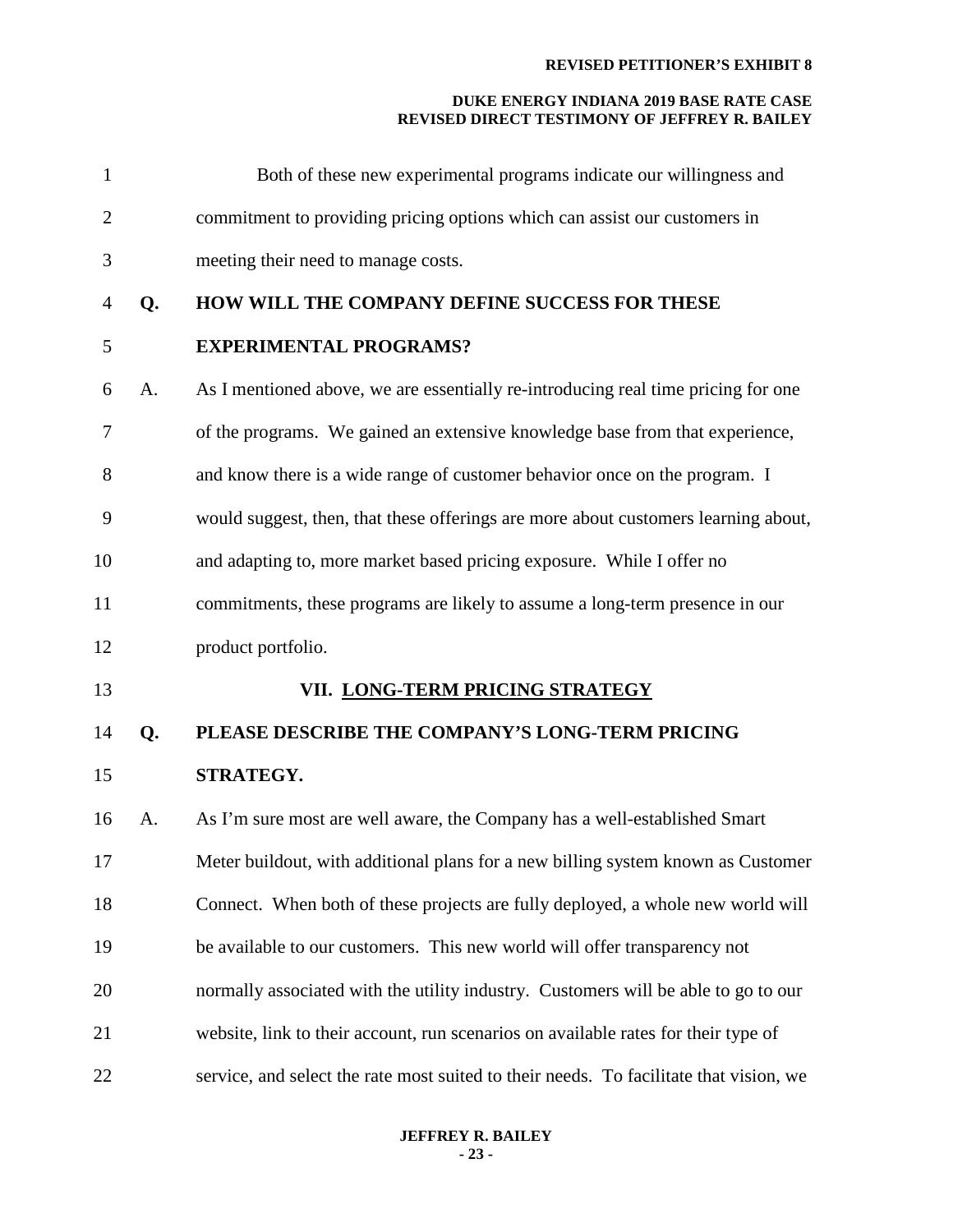| $\mathbf{1}$   |    | are committed to providing voluntary rate options to customers that allow them      |
|----------------|----|-------------------------------------------------------------------------------------|
| $\overline{2}$ |    | more choices and greater control over their electric bills. Along with this, we     |
| 3              |    | have the goal of improving our pricing structures in program and product pricing    |
| $\overline{4}$ |    | to provide signals that more properly balance embedded and marginal costs, and      |
| 5              |    | move us toward a more time differentiated and dynamic pricing construct – and       |
| 6              |    | this is just in the initial stages. While well beyond the scope of this proceeding, |
| 7              |    | additional evolution will take place, moving toward greater unbundling              |
| 8              |    | (transaction based) product pricing that will better accommodate renewable          |
| 9              |    | energy, and potential locational marginal pricing at the circuit level. This        |
| 10             |    | unprecedented level of transparency, however, presents some significant             |
| 11             |    | uncertainty for the Company, which I describe below.                                |
|                |    |                                                                                     |
| 12             |    | VIII. DECOUPLING                                                                    |
| 13             | Q. | WHY IS THE COMPANY PROPOSING DECOUPLING FROM A RATE                                 |
| 14             |    | <b>DESIGN PERSPECTIVE?</b>                                                          |
| 15             | A. | While we are initially employing pilots to gain experience in customer usage and    |
| 16             |    | adoption characteristics, our work has shown that the potential for revenue         |
| 17             |    | erosion is significant when pilots become fully available to the general populous   |
| 18             |    | of customers, potentially running into the tens of millions. Our proposal to        |
| 19             |    | decouple sales from usage for residential and small commercial service allows us    |
| 20             |    | to pursue this vision without financial harm. While many may focus on additional    |
| 21             |    | energy efficiency opportunities, or alternatively reductions in disincentives for   |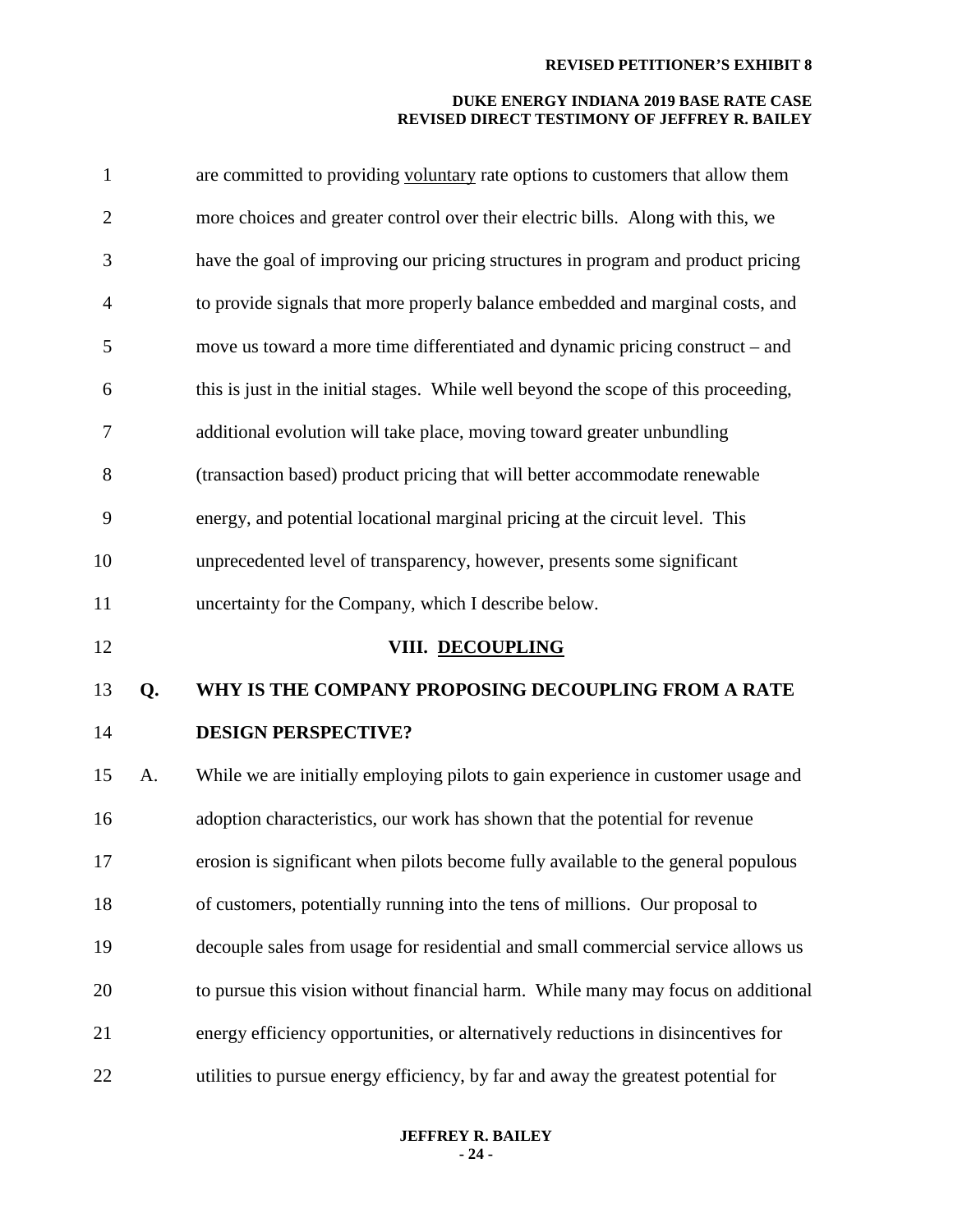| $\mathbf{1}$   |    | harm to the utility is the revenue erosion from mass migration of customers across    |
|----------------|----|---------------------------------------------------------------------------------------|
| $\overline{2}$ |    | rate schedules, and particularly so if we intend to assist our customers in obtaining |
| 3              |    | cost savings. There are many statistics that suggest a mature time of use program     |
| $\overline{4}$ |    | may attract 5% to 10% of the customer population, but the transparency afforded       |
| 5              |    | by new technology can make that number much higher, in my opinion. Thus,              |
| 6              |    | approval of our proposed decoupling mechanism properly aligns our interest with       |
| 7              |    | that of our customers and allows us to move forward with the vision we have           |
| 8              |    | described here.                                                                       |
| 9              |    | IX. MERGER COMMITMENT                                                                 |
| 10             | Q. | PLEASE DESCRIBE THE RATE DESIGN COMMITMENT MADE BY                                    |
| 11             |    | THE COMPANY IN CAUSE NO. 42873.                                                       |
| 12             | A. | In the above-mentioned Cause, the Company committed to file cost of service           |
| 13             |    |                                                                                       |
| 14             |    | under both 4 CP and 12 CP methodologies. Similarly, the Company also                  |
|                |    | committed to filing rate designs under both methods. Please see the testimony of      |
| 15             |    | Ms. Diaz for details on the class allocation differences under the two                |
| 16             |    | methodologies, which appear to be small from a revenue requirement perspective.       |
| 17             |    | The methodological difference does not materially alter any of the designs. Thus,     |
| 18             |    | from a rate design standpoint, we have computed the rates listed in Section II of     |
| 19             |    | my testimony on a 12 CP basis and filed them as work papers. Any interest in the      |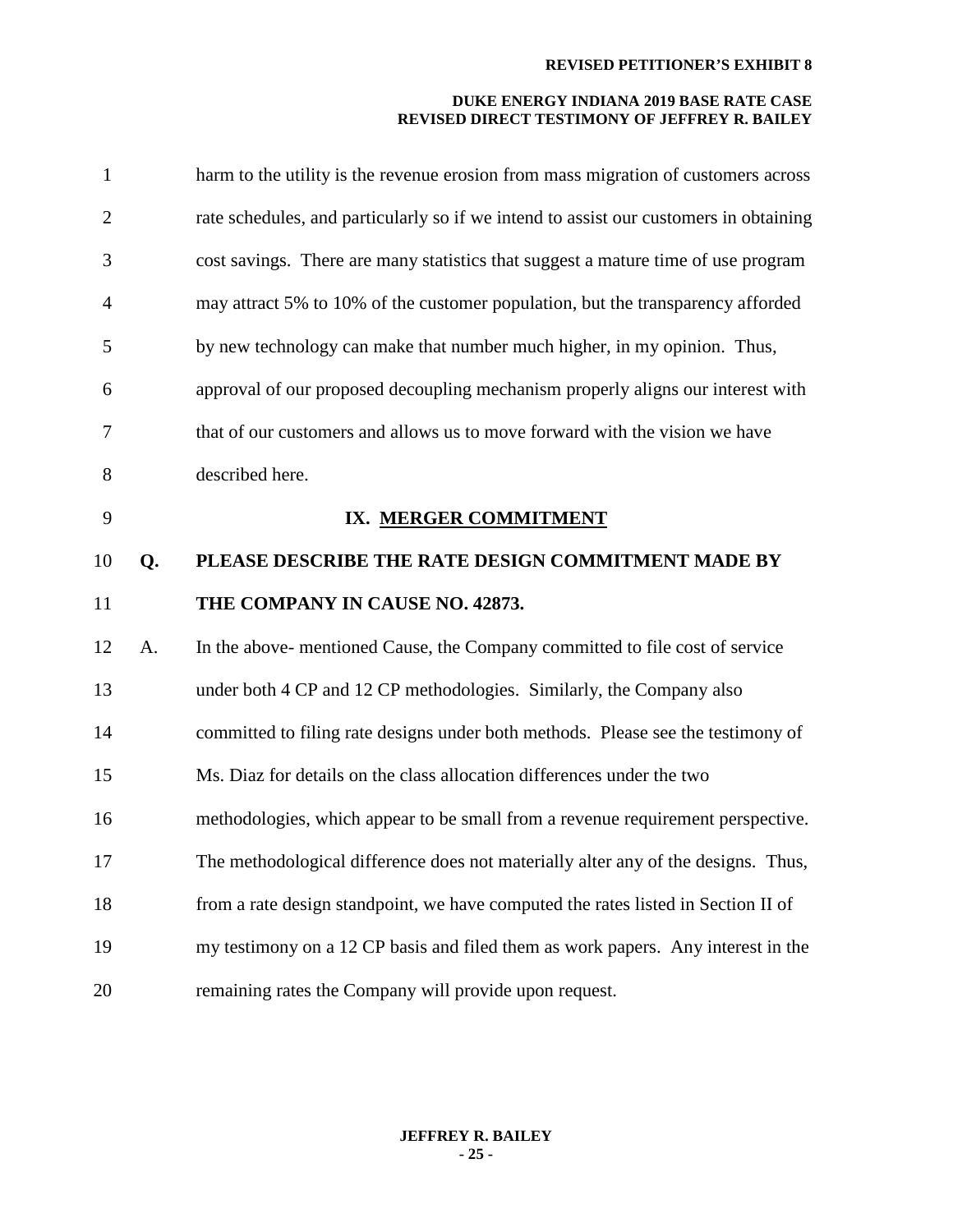|                |                | X. CONCLUSION                                          |
|----------------|----------------|--------------------------------------------------------|
|                | Q.             | WERE PETITIONER'S EXHIBITS 8-A (JRB) THROUGH 8-F (JRB) |
| 3              |                | <b>PREPARED BY YOU OR UNDER YOUR SUPERVISION?</b>      |
|                | 4 A.           | Yes, they were.                                        |
| $\overline{5}$ | $\mathbf{O}$ . | DOES THIS CONCLUDE YOUR PREFILED DIRECT TESTIMONY?     |
| 6              | A.             | Yes, it does.                                          |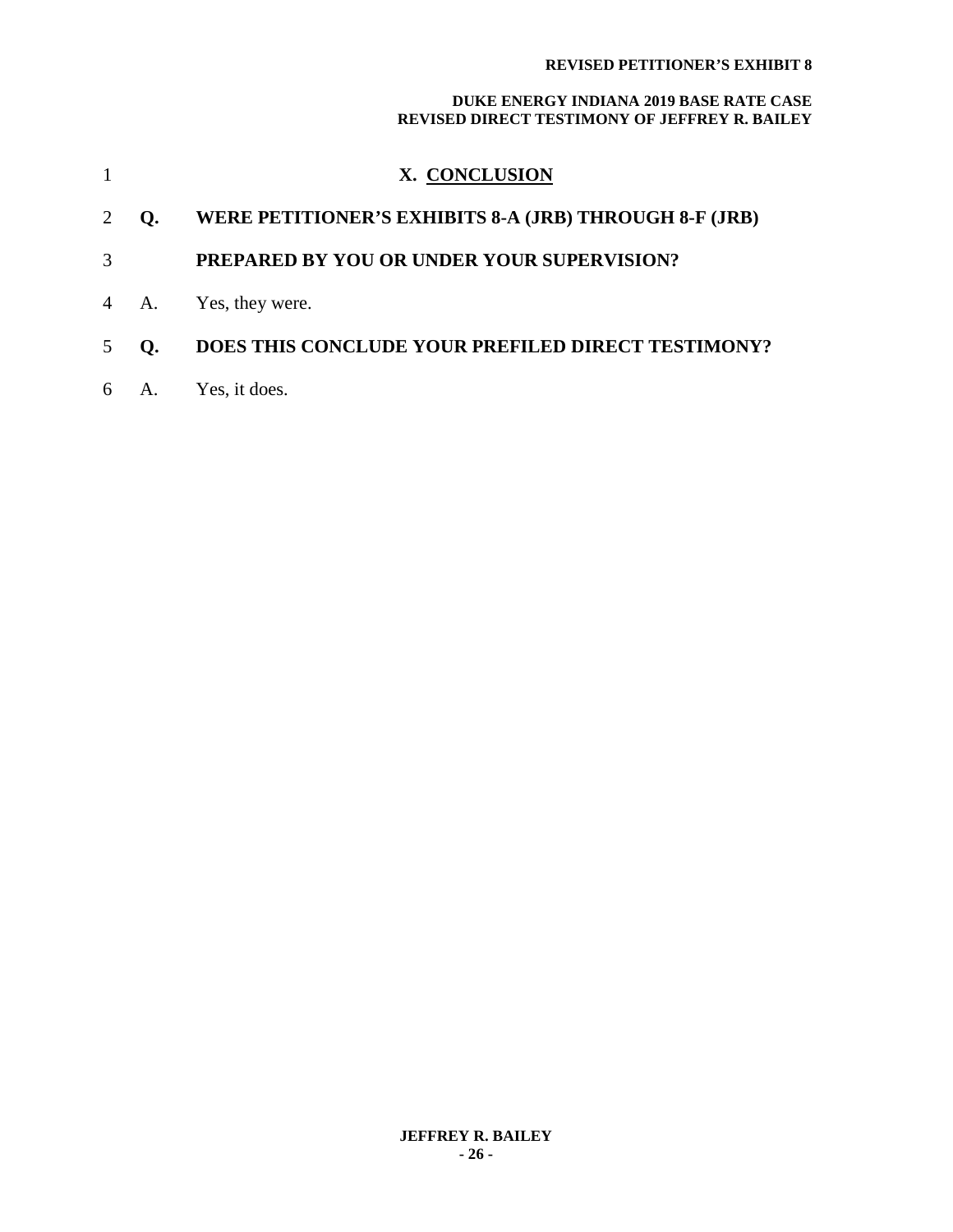|                |                                                                                                            |            |          | <b>Residential Billing Comparison</b><br><b>Rate RS</b> |                                       |                                                                |                                 |                                                                 |
|----------------|------------------------------------------------------------------------------------------------------------|------------|----------|---------------------------------------------------------|---------------------------------------|----------------------------------------------------------------|---------------------------------|-----------------------------------------------------------------|
| Line<br>No.    | <b>Description</b><br>(a)                                                                                  |            |          | <b>Customer Bills</b><br>and KWH<br>(b)                 | <b>Present</b><br><b>Rates</b><br>(c) | <b>Monthly</b><br>Revenue at<br><b>Present</b><br>Rates<br>(d) | Proposed<br><b>Rates</b><br>(e) | <b>Monthly</b><br>Revenue at<br>Proposed<br><b>Rates</b><br>(f) |
| $\mathbf{1}$   | <b>Connection Charge</b>                                                                                   |            |          | $\overline{1}$                                          | \$9.01                                | \$9.01                                                         | \$9.80                          | \$9.80                                                          |
|                |                                                                                                            |            | End      |                                                         |                                       |                                                                |                                 | \$0.00<br>\$0.00                                                |
| $\overline{2}$ | Energy<br>1st Block                                                                                        | Begin<br>0 | 300      | 300                                                     |                                       |                                                                |                                 | \$45.27                                                         |
| 3              | 2nd Block                                                                                                  |            |          |                                                         | \$0.089116                            | \$26.73                                                        | \$0.150893                      |                                                                 |
|                |                                                                                                            | 301        | 1,000    | 700                                                     | \$0.051948                            | \$36.36                                                        | \$0.122344                      | \$85.64                                                         |
| 4              | <b>End Block</b>                                                                                           | 1,001      | and Over | 0                                                       | \$0.042634                            | \$0.00                                                         | \$0.110347                      | \$0.00                                                          |
| 5              | <b>Total Energy</b>                                                                                        |            |          | 1,000                                                   |                                       | \$72.11                                                        |                                 | \$140.71                                                        |
| 6              | <b>Standard Contract Riders*</b>                                                                           |            |          |                                                         | \$0.048188                            | \$48.19                                                        | \$0.001877                      | \$1.88                                                          |
| $\overline{7}$ | <b>Calculated Revenue</b>                                                                                  |            |          |                                                         |                                       | \$120.30                                                       |                                 | \$142.59                                                        |
| 8              | <b>Difference</b>                                                                                          |            |          |                                                         |                                       |                                                                |                                 | \$22.29                                                         |
| 9              | Percent Increase / (Decrease)**                                                                            |            |          |                                                         |                                       |                                                                |                                 | 18.5%                                                           |
|                | *Standard Contract Rider Summary Table                                                                     |            |          |                                                         |                                       |                                                                |                                 |                                                                 |
|                |                                                                                                            |            |          |                                                         |                                       |                                                                | Present<br>Rates                | Proposed<br>Rates                                               |
|                | Standard Contract Rider 60 - Fuel Cost Adjustment                                                          |            |          |                                                         |                                       |                                                                | \$0.012759                      | \$0.000000                                                      |
|                | Standard Contract Rider 61 -Integrated Coal Gasification Combined Cycle Generating Facility Adjustment     |            |          |                                                         |                                       |                                                                | \$0.013991                      | $-$0.001385$                                                    |
|                | Standard Contract Rider 62 - Environmental Compliance Investment Adjustment                                |            |          |                                                         |                                       |                                                                | \$0.003255                      | \$0.000000                                                      |
|                | Standard Contract Rider 63 - SO <sub>2</sub> , NOx, and Hg Emission Allowance Adjustment                   |            |          |                                                         |                                       | \$0.000008                                                     | \$0.000000                      |                                                                 |
|                | Standard Contract Rider 65 - Transmission and Distribution Infrastructure Improvement Cost Rate Adjustment |            |          |                                                         |                                       |                                                                | \$0.005402                      | \$0.002207                                                      |
|                | Standard Contract Rider No. 66-A - Energy Efficiency Revenue Adjustment                                    |            |          |                                                         |                                       |                                                                | \$0.003871                      | \$0.002321                                                      |
|                | Standard Contract Rider No. 67 - Credits to Remove Annual Amortization of Cinergy Merger Costs             |            |          |                                                         |                                       |                                                                | $-50.001950$                    | $-50.001498$                                                    |
|                | Standard Contract Rider No. 68 - Midcontinent ISO Management Cost and Revenue Adjustment                   |            |          |                                                         |                                       | \$0.002835                                                     | \$0.000000                      |                                                                 |
|                | Standard Contract Rider No. 70 - Reliability Adjustment                                                    |            |          |                                                         | \$0.000732                            | \$0.000000                                                     |                                 |                                                                 |
|                | Standard Contract Rider No. 71 - Environmental Compliance Operating Cost Adjustment                        |            |          |                                                         |                                       |                                                                | \$0.006403                      | \$0.000233                                                      |
|                | Standard Contract Rider No. 72 - Federally Mandated Cost Rate Adjustment                                   |            |          |                                                         |                                       |                                                                | \$0.000124                      | \$0.000000                                                      |
|                | Standard Contract Rider No. 73 - Renewable Energy Project Revenue Adjustment                               |            |          |                                                         |                                       |                                                                | \$0.000757                      | \$0.000000                                                      |
|                | Totals<br>** Does not include the impacts of Utility Receipts Tax                                          |            |          |                                                         |                                       |                                                                | \$0.048188                      | \$0.001877                                                      |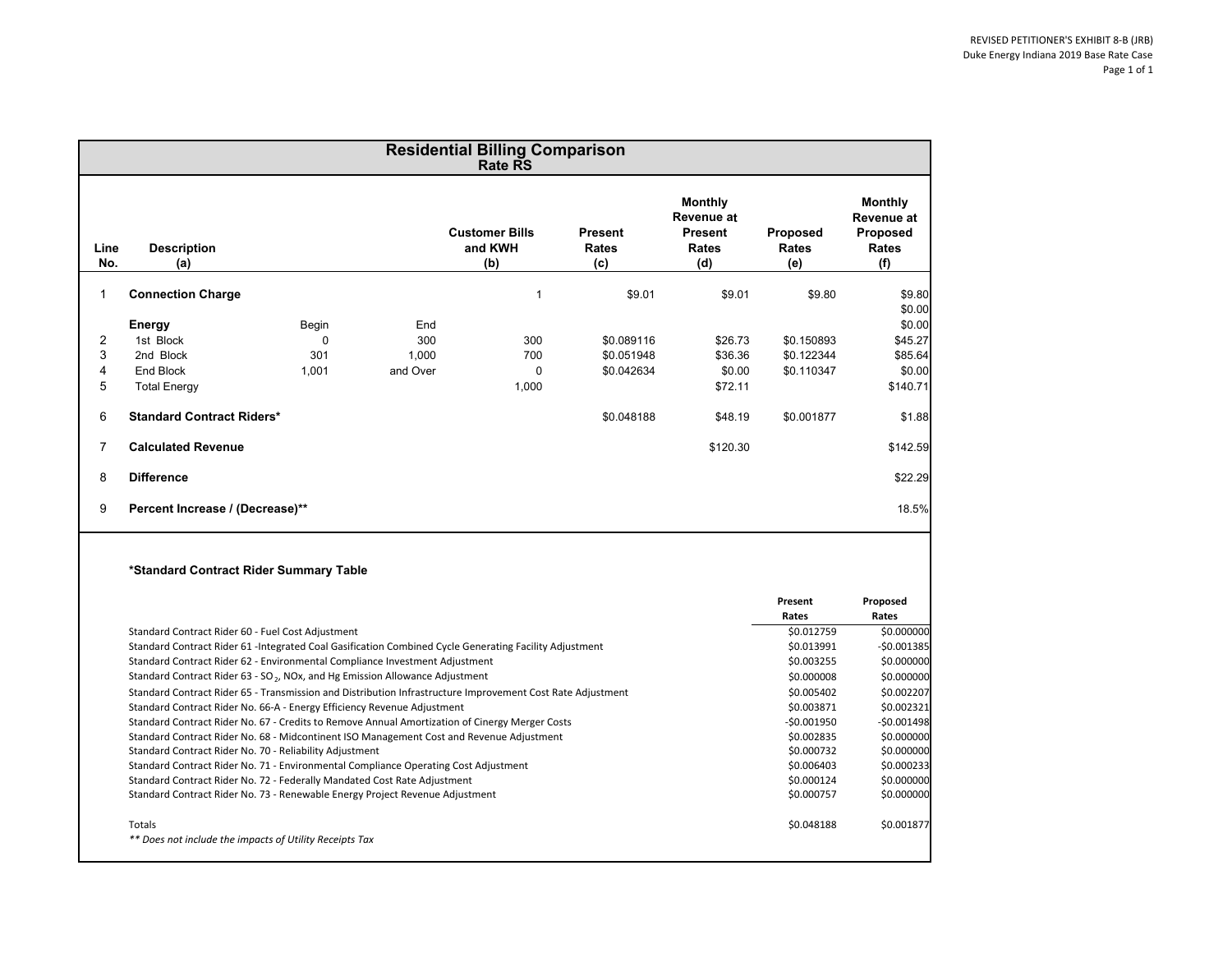| <b>Connection Charges</b> |                                                  |                                  |                                        |                 |                            |  |  |
|---------------------------|--------------------------------------------------|----------------------------------|----------------------------------------|-----------------|----------------------------|--|--|
| <b>Rate Schedule</b>      | <b>Calculated</b><br><b>Connection</b><br>Charge | Proposed<br>Connection<br>Charge | Current<br><b>Connection</b><br>Charge | <b>Increase</b> | Percent<br><b>Increase</b> |  |  |
| <b>Rate RS</b>            | \$9.80                                           | \$9.80                           | \$9.01                                 | \$0.79          | 8.77%                      |  |  |
| <b>Rate CS</b>            | \$9.27                                           | \$9.27                           | \$9.01                                 | \$0.26          | 2.89%                      |  |  |
| <b>Rate LLF</b>           |                                                  |                                  |                                        |                 |                            |  |  |
| Secondary                 | \$23.24                                          | \$22.83                          | \$14.00                                | \$8.83          | 63.07%                     |  |  |
| Primary                   | \$92.31                                          | \$109.43                         | \$71.00                                | \$38.43         | 54.13%                     |  |  |
| <b>Primary Direct</b>     | \$88.15                                          | \$109.43                         | \$71.00                                | \$38.43         | 54.13%                     |  |  |
| Transmission              | \$360.20                                         | \$360.20                         | \$284.00                               | \$76.20         | 26.83%                     |  |  |
| <b>Rate HLF</b>           |                                                  |                                  |                                        |                 |                            |  |  |
| Secondary                 | \$26.80                                          | \$26.80                          | \$14.00                                | \$12.80         | 91.43%                     |  |  |
| Primary                   | \$103.93                                         | \$105.07                         | \$71.00                                | \$34.07         | 47.99%                     |  |  |
| <b>Primary Direct</b>     | \$111.14                                         | \$105.07                         | \$71.00                                | \$34.07         | 47.99%                     |  |  |
| Common                    | \$478.23                                         | \$727.14                         | \$284.00                               | \$443.14        | 156.04%                    |  |  |
| <b>Bulk</b>               | \$1,002.94                                       | \$727.14                         | \$284.00                               | \$443.14        | 156.04%                    |  |  |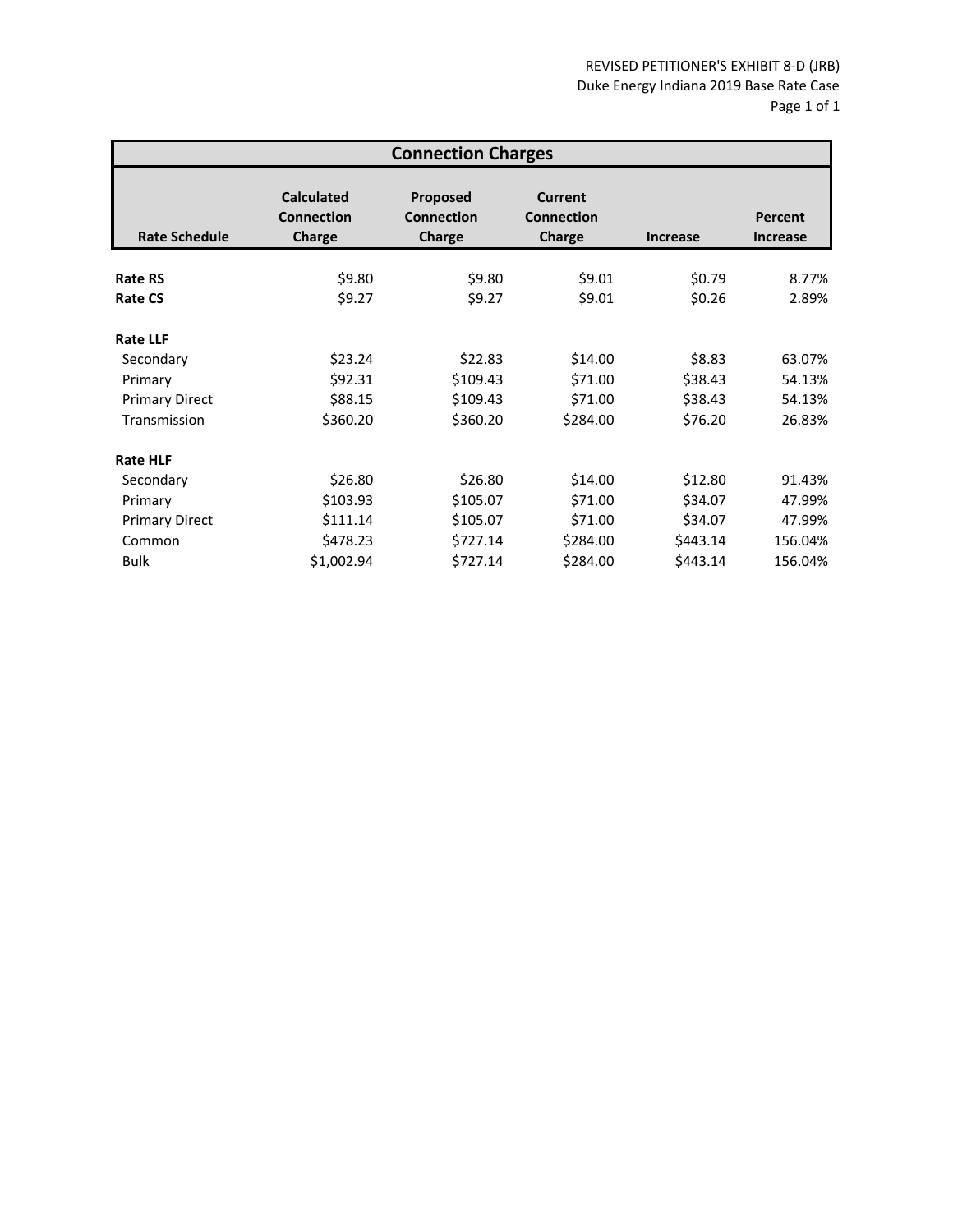| <b>Migration Impacts</b>         |               |               |                 |  |  |  |  |
|----------------------------------|---------------|---------------|-----------------|--|--|--|--|
|                                  | LLF           | <b>HLF</b>    | <b>Total</b>    |  |  |  |  |
| <b>Rate Migration</b>            | \$1,672,753   | \$2,268,620   | \$3,941,373     |  |  |  |  |
| <b>TOU Migration</b>             | \$58,065      | 50            | \$58,065        |  |  |  |  |
| <b>Total</b>                     | \$1,730,818   | \$2,268,620   | \$3,999,438     |  |  |  |  |
| Less Overlap                     | \$0           | \$0           | \$0             |  |  |  |  |
| <b>Net Migration</b>             | \$1,730,818   | \$2,268,620   | \$3,999,438     |  |  |  |  |
| Revenue Ask %                    | 50%           | 50%           |                 |  |  |  |  |
| <b>Additional Revenue Ask</b>    | \$865,409     | \$1,134,310   | \$1,999,719     |  |  |  |  |
|                                  |               |               |                 |  |  |  |  |
| <b>Class Revenue Requirement</b> | \$556,367,343 | \$949,679,363 | \$1,506,046,706 |  |  |  |  |
| Revenue Requirement %            | 36.9%         | 63.1%         |                 |  |  |  |  |
| <b>Adjustment Amount</b>         | \$738,741     | \$1,260,978   | \$1,999,719     |  |  |  |  |